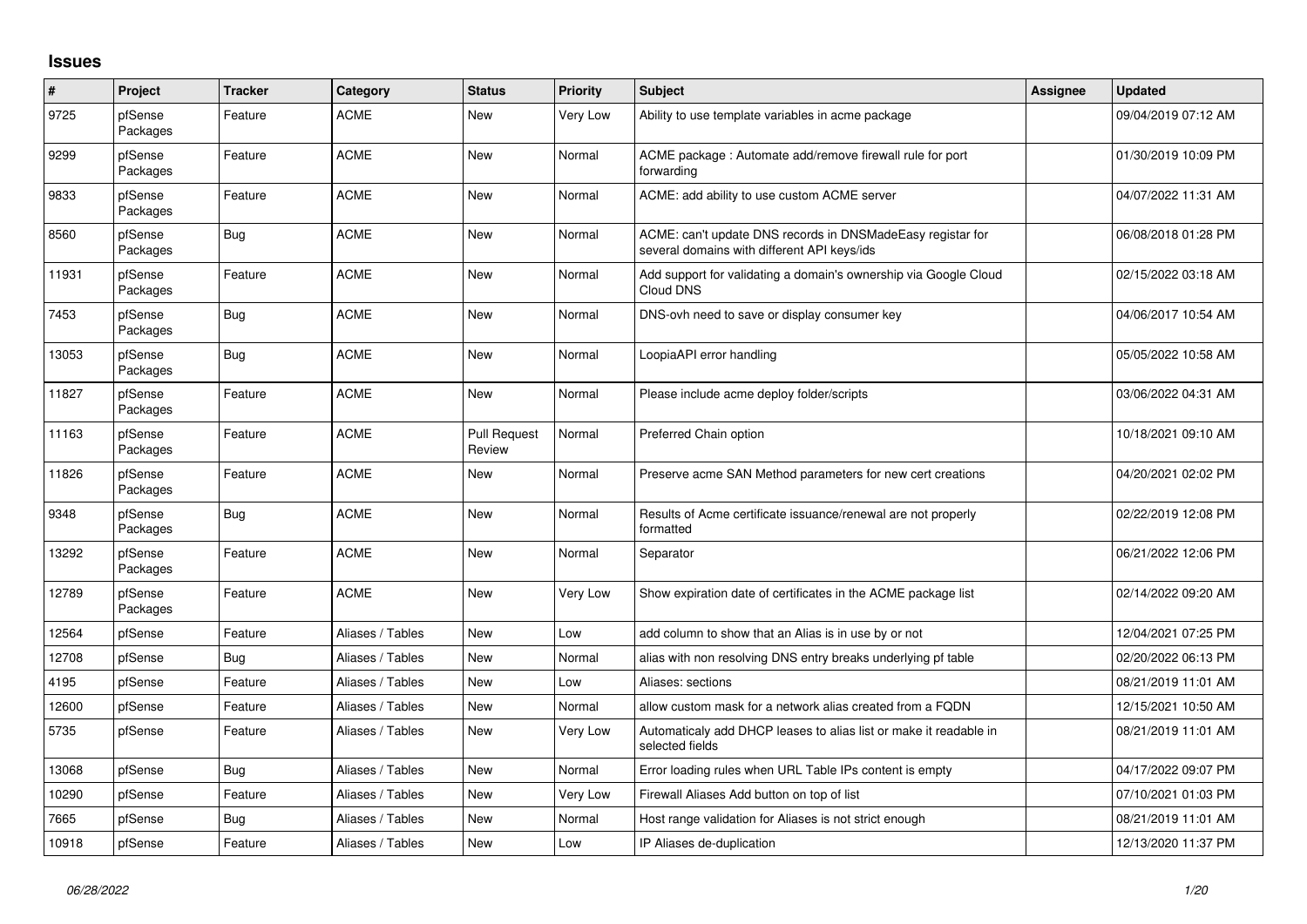| #     | Project             | Tracker    | Category         | <b>Status</b> | <b>Priority</b> | <b>Subject</b>                                                                                                | Assignee | <b>Updated</b>      |
|-------|---------------------|------------|------------------|---------------|-----------------|---------------------------------------------------------------------------------------------------------------|----------|---------------------|
| 3387  | pfSense             | Feature    | Aliases / Tables | New           | Normal          | process alias urltable Frequency                                                                              |          | 08/21/2019 11:01 AM |
| 10845 | pfSense<br>Packages | <b>Bug</b> | apcupsd          | New           | Normal          | apcupsd doesn't stop when not enabled                                                                         |          | 08/24/2020 10:16 AM |
| 11898 | pfSense<br>Packages | <b>Bug</b> | apcupsd          | New           | Normal          | PHP error from apcupsd dashboard widget                                                                       |          | 05/07/2021 09:12 AM |
| 11375 | pfSense<br>Packages | Bug        | apcupsd          | <b>New</b>    | Normal          | UPS Type <blank> for USB APC</blank>                                                                          |          | 02/26/2021 11:10 AM |
| 8454  | pfSense<br>Packages | <b>Bug</b> | arpwatch         | <b>New</b>    | Very Low        | Arpwatch package break email notifications from other sources                                                 |          | 06/23/2022 07:49 PM |
| 12812 | pfSense<br>Packages | Feature    | arpwatch         | New           | Normal          | Would it be helpful if the FreeBSD net-mgmt/arpwatch port had an<br>option to use mail/dma for mail delivery? |          | 02/16/2022 06:09 PM |
| 12546 | pfSense Plus        | Feature    | Authentication   | New           | Normal          | Add 2FA Support to pfSense Plus Local Database Authentication                                                 |          | 06/25/2022 05:30 PM |
| 4098  | pfSense             | Feature    | Authentication   | New           | Normal          | Add option to force a password change on login                                                                |          | 08/21/2019 10:31 AM |
| 9222  | pfSense             | Feature    | Authentication   | New           | Normal          | Add sshguard log when release an IP                                                                           |          | 08/14/2019 01:00 PM |
| 13260 | pfSense             | Feature    | Authentication   | New           | Normal          | Add support for OpenVPN static-challenge                                                                      |          | 06/09/2022 02:04 PM |
| 5825  | pfSense             | Feature    | Authentication   | <b>New</b>    | Normal          | Allow EAP-RADIUS for authentication servers                                                                   |          | 08/21/2019 10:32 AM |
| 10843 | pfSense             | Feature    | Authentication   | New           | Normal          | Allow user manager settings to specify multiple authentication<br>servers                                     |          | 01/13/2022 07:22 AM |
| 10765 | pfSense             | Bug        | Authentication   | New           | Normal          | Ampersands in Idap extended query are escaped twice                                                           |          | 09/02/2020 07:55 AM |
| 8694  | pfSense             | Feature    | Authentication   | New           | Very Low        | Client CA Auth for PFSense WebGui                                                                             |          | 08/21/2019 09:25 AM |
| 12519 | pfSense             | <b>Bug</b> | Authentication   | New           | Normal          | Fail authentication using special character in password via the LDAP<br>connector                             |          | 11/12/2021 07:39 AM |
| 12726 | pfSense             | Bug        | Authentication   | <b>New</b>    | Normal          | LDAP select container button auto populate                                                                    |          | 01/25/2022 01:48 PM |
| 12283 | pfSense             | <b>Bug</b> | Authentication   | New           | Normal          | LDAP/RADIUS authentication servers configuration does not allow<br>source IP address to be specified          |          | 08/20/2021 01:15 AM |
| 12095 | pfSense             | <b>Bug</b> | Authentication   | New           | Normal          | Memory leak in pcscd                                                                                          |          | 06/01/2022 01:01 PM |
| 9165  | pfSense             | Feature    | Authentication   | New           | Normal          | only IPs can be added to sshguard whitelist                                                                   |          | 04/21/2022 12:39 PM |
| 9937  | pfSense             | Feature    | Authentication   | New           | Normal          | OpenVPN Login User Privilege                                                                                  |          | 11/29/2019 08:46 AM |
| 8087  | pfSense             | <b>Bug</b> | Authentication   | New           | Normal          | Provide Calling-Station-ID to RADIUS backed VPN connections                                                   |          | 06/06/2020 05:36 AM |
| 10352 | pfSense             | <b>Bug</b> | Authentication   | New           | Very Low        | RADIUS authentication fails with MSCHAPv1 or MSCHAPv2 when<br>passwords contain international characters      |          | 06/20/2022 04:04 PM |
| 5652  | pfSense             | Bug        | Authentication   | New           | Normal          | Radius IETF Class Group Assignment - Incorrect Standard                                                       |          | 08/13/2019 01:39 PM |
| 12091 | pfSense             | Feature    | Authentication   | New           | Normal          | RFE: Add support for sssd authentication                                                                      |          | 12/10/2021 04:55 PM |
| 11920 | pfSense Plus        | Feature    | Authentication   | New           | Normal          | SAML Authentication for pfSense (VPN and webConfigurator)                                                     |          | 05/14/2021 12:56 AM |
| 9288  | pfSense             | Feature    | Authentication   | New           | Normal          | SSHGuard add pfSense signature in standard                                                                    |          | 08/14/2019 01:19 PM |
| 4242  | pfSense             | Feature    | Authentication   | New           | Normal          | Two Factor or OTP Authentication for Admin Interface                                                          |          | 01/04/2022 12:07 PM |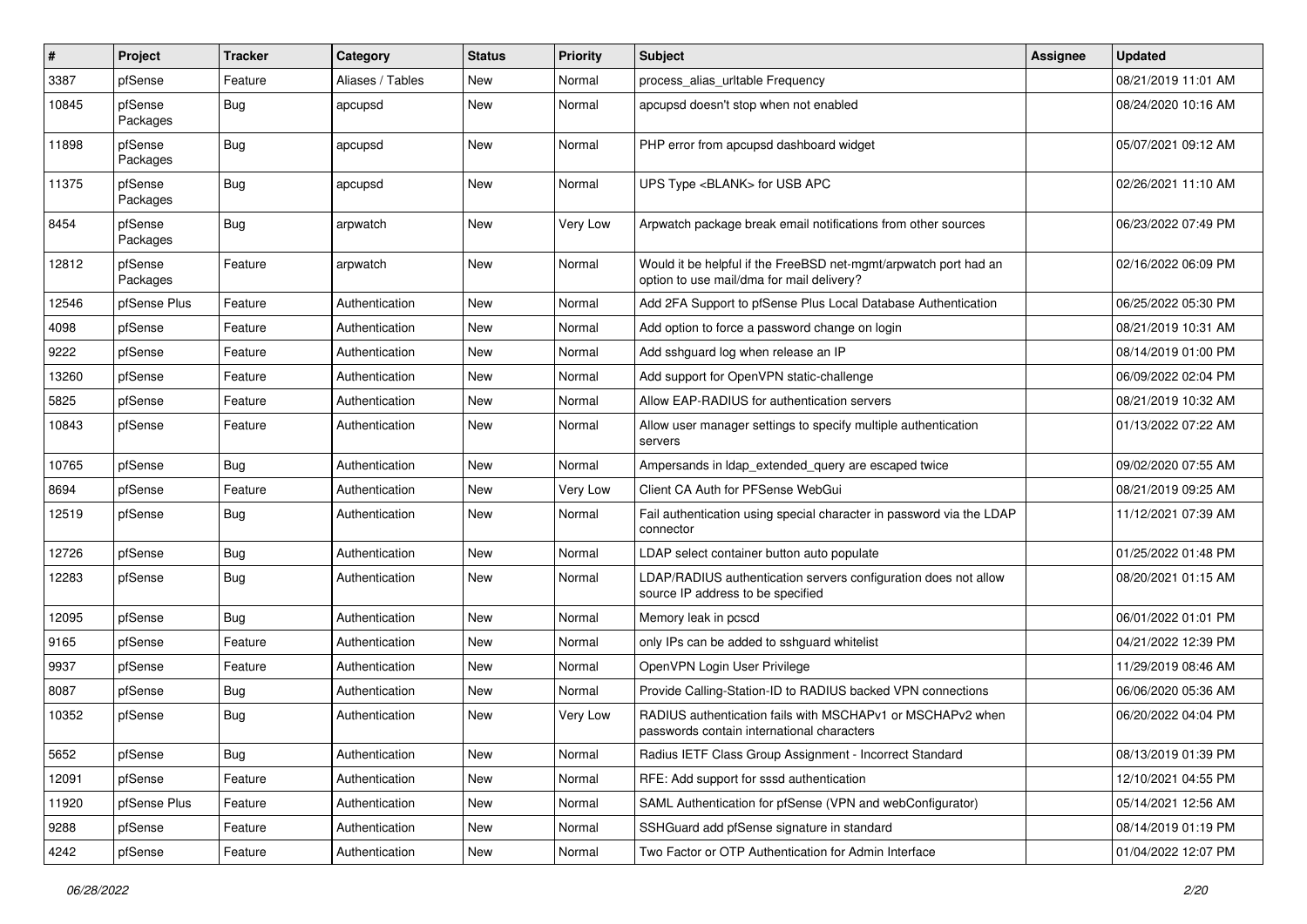| $\pmb{\#}$ | Project             | <b>Tracker</b> | Category         | <b>Status</b> | <b>Priority</b> | <b>Subject</b>                                                                                                                       | Assignee | <b>Updated</b>      |
|------------|---------------------|----------------|------------------|---------------|-----------------|--------------------------------------------------------------------------------------------------------------------------------------|----------|---------------------|
| 12458      | pfSense             | Feature        | Authentication   | New           | Normal          | Use "unixHomeDirectory" instead of "homeDirectory" when LDAP<br>authentication server is Active Directory                            |          | 10/15/2021 08:18 AM |
| 8775       | pfSense             | Feature        | Authentication   | New           | Very Low        | Use SRV record for LDAP Authentication                                                                                               |          | 05/06/2020 07:49 AM |
| 11266      | pfSense<br>Packages | Feature        | AutoConfigBackup | New           | Very Low        | Give an option to list restore point in "reverse" order/latest at the top.                                                           |          | 01/19/2021 06:58 PM |
| 12329      | pfSense<br>Packages | Feature        | Avahi            | New           | Normal          | Add optional floating firewall rules for IPv4 and IPv6                                                                               |          | 02/09/2022 04:43 PM |
| 12767      | pfSense<br>Packages | Bug            | Avahi            | <b>New</b>    | Normal          | `Package radavahi-daemon does does not exist in current pfSense<br>version and it has been removed``` message on pfSense 2.7 restore |          | 02/07/2022 11:28 AM |
| 9495       | pfSense<br>Packages | <b>Bug</b>     | AWS VPC          | New           | Normal          | AWS VPC VPN wizard produces incorrect config (SHA256 should be<br>SHA1)                                                              |          | 08/19/2019 02:45 PM |
| 9497       | pfSense<br>Packages | <b>Bug</b>     | AWS VPC          | New           | Normal          | AWS VPN Wizard: WebGUI times out.                                                                                                    |          | 11/13/2019 10:07 AM |
| 13039      | pfSense<br>Packages | Feature        | AWS VPC          | New           | Normal          | Handle transit gateway VPNs in the AWS VPN wizard                                                                                    |          | 04/11/2022 07:31 AM |
| 10900      | pfSense<br>Packages | Bug            | Backup           | Feedback      | Normal          | /packages/backup/backup.php?a=download&t=backup HTTP 504,<br>or Sends PHP Error Message as ASCII/Text file Named<br>pfsense.bak.tgz  |          | 04/05/2022 01:51 AM |
| 13289      | pfSense             | <b>Bug</b>     | Backup / Restore | <b>New</b>    | Low             | Attempting to restore a 0 byte "config.xml" prints an error that the<br>file cannot be read                                          |          | 06/20/2022 10:46 AM |
| 7757       | pfSense             | Bug            | Backup / Restore | New           | Normal          | Auto Config Backup fails to upload unless Default Gateway is up                                                                      |          | 08/16/2019 12:47 PM |
| 12553      | pfSense             | Feature        | Backup / Restore | New           | Normal          | Auto Config Backup: Allow selecting multiple backups for deletion                                                                    |          | 02/22/2022 04:27 AM |
| 7688       | pfSense             | Feature        | Backup / Restore | New           | Low             | AutoConfigBackup - Info Icon - username only                                                                                         |          | 10/22/2017 10:46 AM |
| 9775       | pfSense             | Feature        | Backup / Restore | New           | Normal          | AutoConfigBackup - Rolling per day/hour cap on changes, retention<br>policy                                                          |          | 09/20/2019 09:19 AM |
| 4681       | pfSense             | Feature        | Backup / Restore | New           | Normal          | AutoConfigBackup make a way to easily download a saved backup                                                                        |          | 08/16/2019 12:46 PM |
| 6608       | pfSense             | Feature        | Backup / Restore | <b>New</b>    | Low             | backup and restore dhcp                                                                                                              |          | 07/13/2016 04:09 PM |
| 11110      | pfSense             | <b>Bug</b>     | Backup / Restore | New           | Normal          | Backup file should be checked before restoring a specific area                                                                       |          | 12/05/2020 02:50 PM |
| 286        | pfSense             | Feature        | Backup / Restore | New           | Normal          | Backup/restore users individually                                                                                                    |          | 01/09/2021 03:48 PM |
| 12249      | pfSense             | Bug            | Backup / Restore | New           | Normal          | HAProxy causing failed ACB backups                                                                                                   |          | 11/15/2021 11:58 PM |
| 1367       | pfSense             | Feature        | Backup / Restore | New           | Normal          | Input validation on partial config restores                                                                                          |          | 03/21/2011 01:16 AM |
| 3696       | pfSense             | Feature        | Backup / Restore | New           | Normal          | Multiple items backup/restore                                                                                                        |          | 06/06/2014 02:33 PM |
| 3697       | pfSense             | Feature        | Backup / Restore | New           | Normal          | New backup/restore area: Certificates                                                                                                |          | 03/11/2017 11:30 AM |
| 12774      | pfSense             | <b>Bug</b>     | Backup / Restore | New           | Normal          | Picture widget image is not saved in backup                                                                                          |          | 04/04/2022 04:48 AM |
| 1738       | pfSense             | <b>Bug</b>     | Backup / Restore | New           | Very Low        | Restore fails when username in backup is not matching                                                                                |          | 12/11/2021 07:51 PM |
| 8076       | pfSense             | <b>Bug</b>     | Backup / Restore | New           | Normal          | User can easily apply an unusable interface configuration after<br>restore                                                           |          | 08/14/2019 10:52 AM |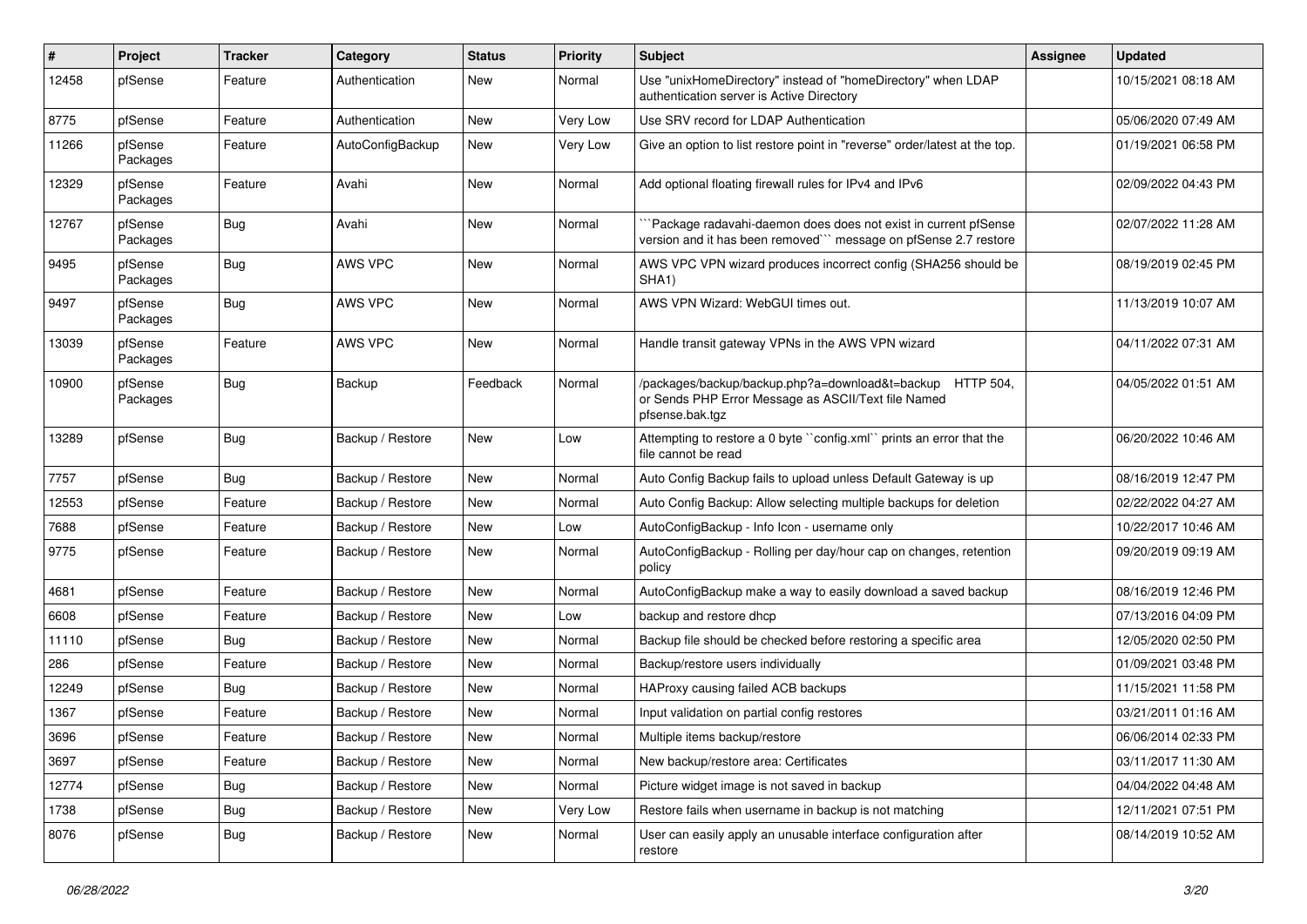| $\pmb{\#}$ | Project             | <b>Tracker</b> | Category              | <b>Status</b> | <b>Priority</b> | <b>Subject</b>                                                                                  | Assignee | <b>Updated</b>      |
|------------|---------------------|----------------|-----------------------|---------------|-----------------|-------------------------------------------------------------------------------------------------|----------|---------------------|
| 10445      | pfSense<br>Packages | Bug            | <b>BIND</b>           | Feedback      | Normal          | BIND crashed when added RPZ. rpz is not a master or slave zone.                                 |          | 04/21/2022 12:40 PM |
| 11563      | pfSense<br>Packages | Bug            | <b>BIND</b>           | New           | High            | BIND GUI writes TXT records > 255 characters                                                    |          | 02/27/2021 07:11 AM |
| 11634      | pfSense<br>Packages | Regression     | <b>BIND</b>           | <b>New</b>    | Normal          | bind hangs when pfsense is reconnecting as an openypn client to a<br>TUN openvpn server         |          | 03/14/2021 07:23 AM |
| 8197       | pfSense<br>Packages | Bug            | <b>BIND</b>           | New           | Normal          | BIND UI fails to properly update zone with inline DNSSEC signing<br>enabled                     |          | 02/18/2019 05:23 PM |
| 10330      | pfSense<br>Packages | <b>Bug</b>     | <b>BIND</b>           | Feedback      | Normal          | BIND zone configuration displays wrong DS resource record with<br>inline DNSSEC signing enabled |          | 04/21/2022 12:40 PM |
| 11074      | pfSense<br>Packages | <b>Bug</b>     | <b>BIND</b>           | <b>New</b>    | Low             | bind Zone Settings Zones, Save button opens "Confirmation required<br>to save changes"          |          | 11/16/2020 11:08 AM |
| 9916       | pfSense<br>Packages | Feature        | <b>BIND</b>           | Feedback      | Normal          | Check allow-transfer in custom option when the zone is slave                                    |          | 04/21/2022 12:40 PM |
| 10760      | pfSense<br>Packages | Bug            | <b>BIND</b>           | <b>New</b>    | High            | pfSense BIND 9.14.12 server terminates due to assertion failure                                 |          | 07/11/2020 04:53 PM |
| 10693      | pfSense<br>Packages | <b>Bug</b>     | <b>BIND</b>           | New           | Normal          | pfSense Bind Zone Editor UI does not update zone serial number<br>when a change is made         |          | 09/01/2021 12:51 AM |
| 8199       | pfSense<br>Packages | Feature        | <b>BIND</b>           | New           | Normal          | Support reordering and/or sort alphabetically across BIND package                               |          | 12/12/2017 02:05 AM |
| 8146       | pfSense<br>Packages | Feature        | <b>BIND</b>           | New           | Normal          | Zone Domain Records more powerfull for BIND Zones                                               |          | 08/13/2019 09:39 AM |
| 4472       | pfSense             | Feature        | Build / Release       | <b>New</b>    | Normal          | Cryptographically sign every (sub-)release                                                      |          | 08/13/2019 12:53 PM |
| 1924       | pfSense             | Feature        | Captive Portal        | New           | Normal          | Ability of CP's allowed IP addresses to use aliases                                             |          | 07/26/2018 04:28 AM |
| 7971       | pfSense             | Feature        | Captive Portal        | <b>New</b>    | Normal          | Allow import, export and synchronization of MACs under Captive<br>Portal service                |          | 10/19/2017 04:56 AM |
| 6956       | pfSense             | Feature        | Captive Portal        | New           | Normal          | Allow more control over concurrent logins                                                       |          | 11/23/2016 12:01 PM |
| 3053       | pfSense             | Feature        | <b>Captive Portal</b> | New           | Normal          | Automatically add DHCP static addresses to CP passthru-mac                                      |          | 06/21/2013 11:54 AM |
| 11189      | pfSense             | Feature        | Captive Portal        | New           | Normal          | Captive Portal - Tarpit option                                                                  |          | 12/23/2020 06:44 PM |
| 2963       | pfSense             | Feature        | <b>Captive Portal</b> | <b>New</b>    | Normal          | Captive Portal MAC authentication request                                                       |          | 08/22/2017 09:09 PM |
| 7553       | pfSense             | <b>Bug</b>     | Captive Portal        | Confirmed     | Very Low        | Captive portal on a parent interface blocks traffic on VLAN interfaces<br>too                   |          | 08/19/2018 03:15 PM |
| 9627       | pfSense             | Feature        | <b>Captive Portal</b> | New           | Normal          | Captive Portal only shows authenticated users                                                   |          | 08/14/2019 02:48 PM |
| 12357      | pfSense             | <b>Bug</b>     | Captive Portal        | New           | Normal          | Captive Portal popup Logout button loads full login page in popup<br>when clicked               |          | 10/27/2021 12:10 PM |
| 4724       | pfSense             | Feature        | Captive Portal        | New           | Low             | Captive Portal Status Add Client Hostname                                                       |          | 05/22/2015 08:38 AM |
| 2573       | pfSense             | Feature        | <b>Captive Portal</b> | New           | Normal          | Captive Portal support of RADIUS POD (Packet of Disconnect)                                     |          | 10/17/2016 03:14 AM |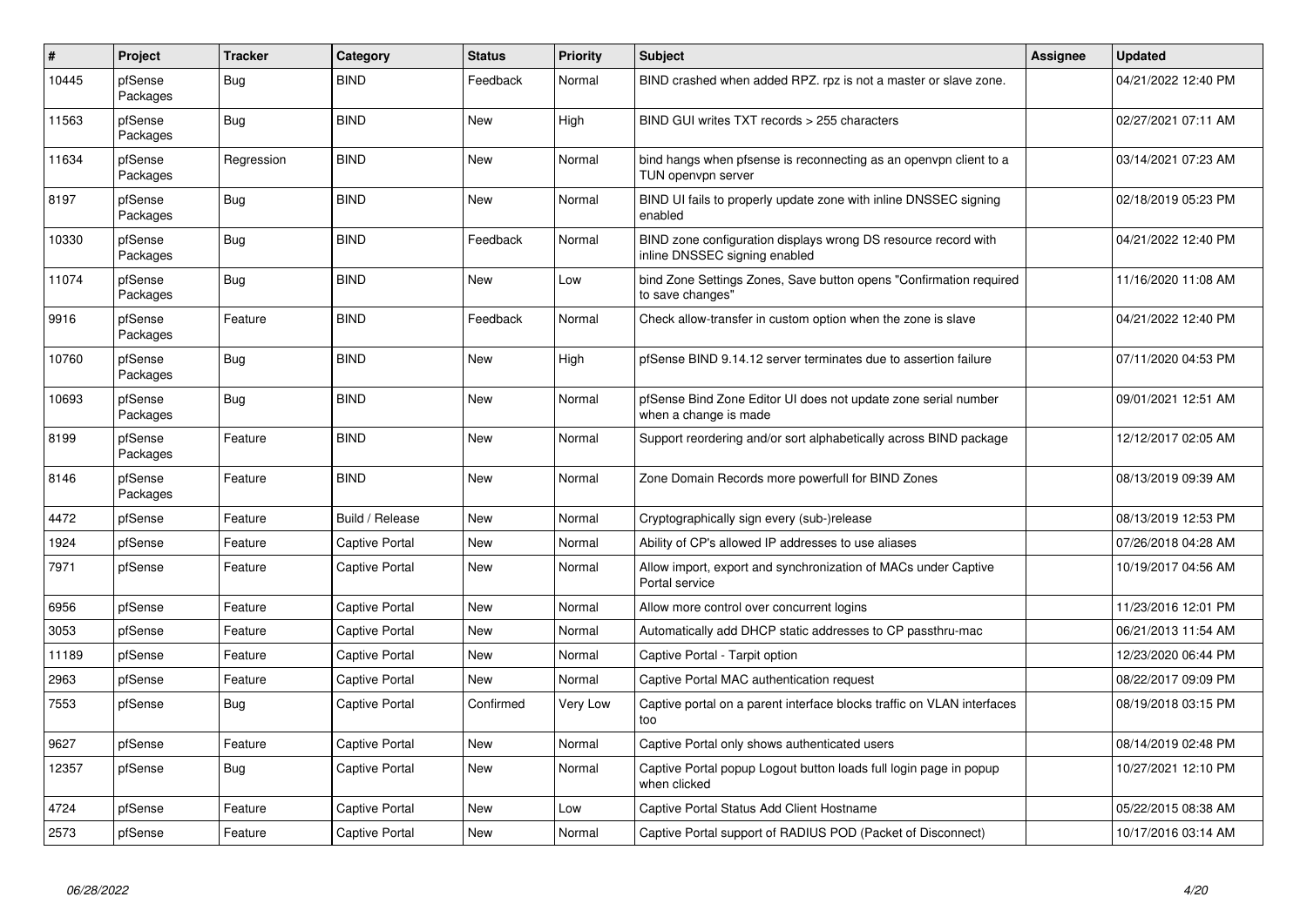| $\vert$ # | Project             | <b>Tracker</b> | Category              | <b>Status</b>                 | <b>Priority</b> | Subject                                                                                                                 | <b>Assignee</b> | <b>Updated</b>      |
|-----------|---------------------|----------------|-----------------------|-------------------------------|-----------------|-------------------------------------------------------------------------------------------------------------------------|-----------------|---------------------|
| 2025      | pfSense             | Feature        | Captive Portal        | New                           | Normal          | Captive Portal: Easy accessible Logout page instead of Logout<br>pop-up window                                          |                 | 02/06/2016 04:59 AM |
| 2545      | pfSense             | Feature        | Captive Portal        | New                           | Low             | CaptivePortal: Custom "Re-authenticate every x minutes"                                                                 |                 | 07/08/2012 05:21 PM |
| 12467     | pfSense             | <b>Bug</b>     | Captive Portal        | New                           | Normal          | CP error on client disconnect after reboot                                                                              |                 | 10/17/2021 05:35 AM |
| 13219     | pfSense             | Feature        | Captive Portal        | New                           | Very Low        | Enable/Disable single voucher roll                                                                                      |                 | 05/26/2022 08:14 AM |
| 5658      | pfSense             | Bug            | Captive Portal        | Confirmed                     | Low             | Files with the same name cannot be uploaded to multiple captive<br>portal zones                                         |                 | 12/18/2015 07:19 PM |
| 13290     | pfSense             | Regression     | <b>Captive Portal</b> | Feedback                      | Normal          | My PfSense version 2.7 is returning the error "dummynet bad switch<br>21" every time I activate my Captive Portals (7). |                 | 06/27/2022 10:19 PM |
| 12730     | pfSense             | <b>Bug</b>     | Captive Portal        | New                           | Normal          | RADIUS accounting does not work if WAN is down                                                                          |                 | 01/26/2022 05:13 AM |
| 385       | pfSense             | Feature        | Captive Portal        | New                           | Normal          | Reverse captive portal                                                                                                  |                 | 08/13/2019 12:23 PM |
| 11379     | pfSense             | Feature        | Captive Portal        | New                           | Normal          | <b>Template Roll Printer</b>                                                                                            |                 | 02/07/2021 05:26 AM |
| 12648     | pfSense             | <b>Bug</b>     | <b>Captive Portal</b> | New                           | Normal          | Undocumented variables 'listenporthttp' and 'listenporthttps'                                                           |                 | 12/28/2021 10:44 AM |
| 13220     | pfSense             | Feature        | Captive Portal        | New                           | Very Low        | Voucher per-roll bandwidth restrictions and traffic quotas                                                              |                 | 05/26/2022 08:16 AM |
| 2218      | pfSense             | Feature        | CARP                  | New                           | Normal          | Ability to delay CARP master status at boot time                                                                        |                 | 03/03/2021 11:57 AM |
| 4845      | pfSense             | Bug            | CARP                  | Confirmed                     | High            | CARP preemption doesn't switch to backup where connectivity<br>between systems is lost but not NIC link                 |                 | 07/28/2015 07:55 AM |
| 13110     | pfSense             | Bug            | CARP                  | <b>New</b>                    | Very Low        | changing CARP VIP address does not update outbound NAT<br>interface IP                                                  |                 | 05/03/2022 02:52 PM |
| 2099      | pfSense             | Todo           | CARP                  | New                           | Normal          | Remove "queue" from CARP traffic                                                                                        |                 | 01/19/2012 10:59 AM |
| 5849      | pfSense             | <b>Bug</b>     | CARP                  | New                           | Normal          | Routing fail on CARP IPsec                                                                                              |                 | 12/18/2021 04:41 PM |
| 7648      | pfSense             | Bug            | CARP                  | New                           | Very Low        | SPAN ports on an interface renders CARP HA inoperative                                                                  |                 | 06/14/2017 09:19 PM |
| 8567      | pfSense             | Bug            | CARP                  | New                           | Normal          | Using IPv6 VIP alias for services may affect CARP IPv6 VIP work                                                         |                 | 06/12/2018 01:26 PM |
| 8566      | pfSense             | Bug            | CARP                  | New                           | Normal          | Wrong IPv6 source in NS request in case using of IPv6 alias                                                             |                 | 06/12/2018 01:26 PM |
| 13063     | pfSense<br>Packages | Feature        | Cellular              | <b>Pull Request</b><br>Review | Normal          | Cellular package shall support more modems and NMEA port                                                                |                 | 05/06/2022 02:38 PM |
| 10796     | pfSense<br>Packages | Feature        | Cellular              | Feedback                      | Normal          | Huawei ME909u-521 support                                                                                               |                 | 04/21/2022 12:40 PM |
| 1268      | pfSense             | Feature        | Certificates          | New                           | Normal          | Allow mass renewing of certs                                                                                            |                 | 11/01/2019 03:17 PM |
| 10258     | pfSense             | Feature        | Certificates          | New                           | Very Low        | allow to sign CA                                                                                                        |                 | 02/20/2020 04:20 AM |
| 12737     | pfSense             | <b>Bug</b>     | Certificates          | New                           | Normal          | CApath is not defined by default in curl                                                                                |                 | 05/17/2022 02:30 PM |
| 11203     | pfSense             | <b>Bug</b>     | Certificates          | New                           | Normal          | certificate manager very slow                                                                                           |                 | 12/31/2020 11:57 AM |
| 13305     | pfSense             | Feature        | Certificates          | New                           | Normal          | Certificate Revocation page should show expiration date                                                                 |                 | 06/27/2022 10:26 AM |
| 12894     | pfSense Plus        | <b>Bug</b>     | Certificates          | New                           | Low             | duplicating freshly created certificates through refreshing                                                             |                 | 03/03/2022 02:35 PM |
| 7289      | pfSense             | Bug            | Certificates          | New                           | Low             | Generating 4096bit Certificate                                                                                          |                 | 08/14/2019 09:56 AM |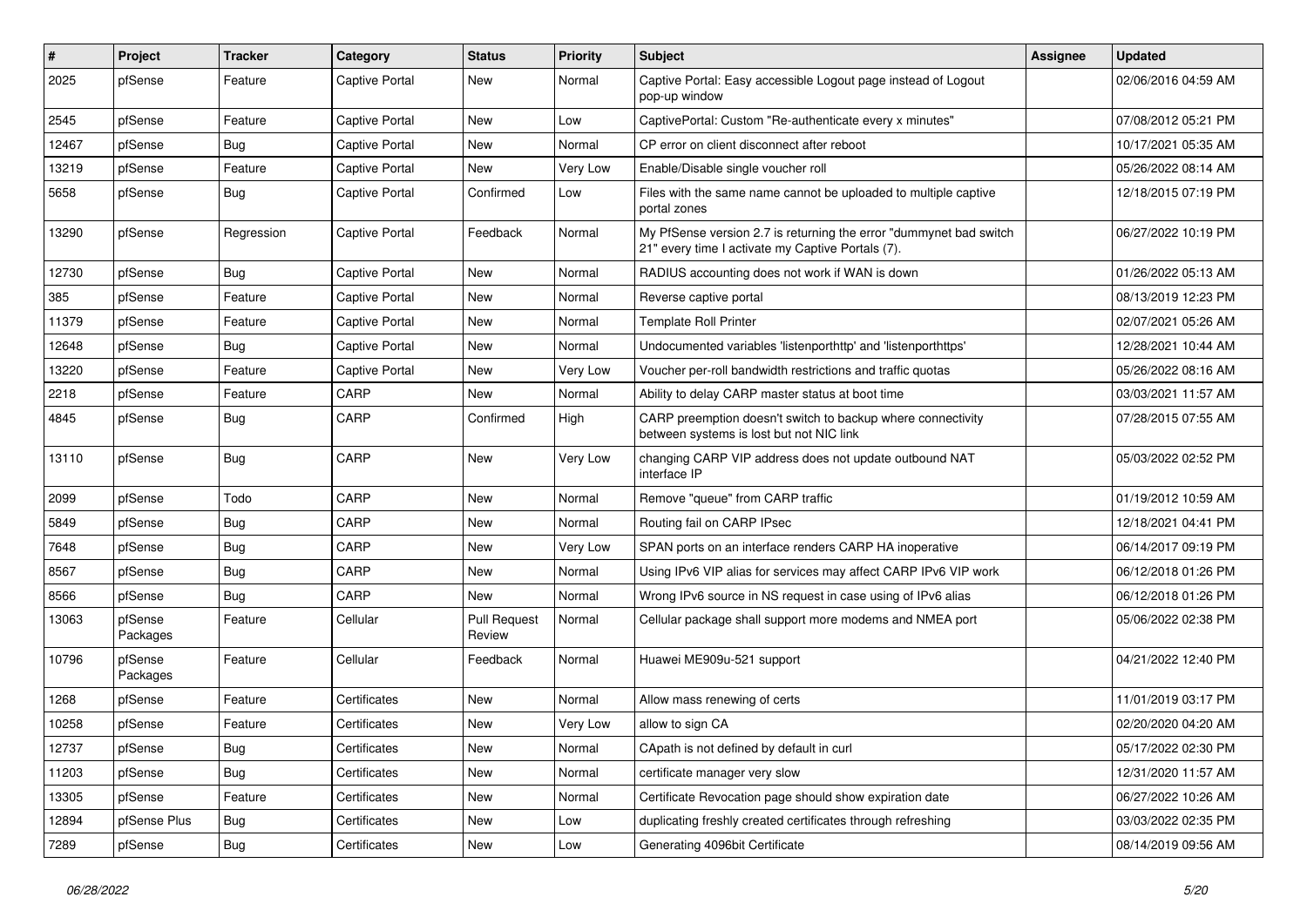| ∦     | Project             | <b>Tracker</b> | Category                 | <b>Status</b>                 | <b>Priority</b> | <b>Subject</b>                                                                                                        | <b>Assignee</b> | <b>Updated</b>      |
|-------|---------------------|----------------|--------------------------|-------------------------------|-----------------|-----------------------------------------------------------------------------------------------------------------------|-----------------|---------------------|
| 1257  | pfSense             | Feature        | Certificates             | <b>Pull Request</b><br>Review | Normal          | Handle encypted CA/Certificate private keys                                                                           |                 | 10/12/2020 07:12 AM |
| 2276  | pfSense             | Feature        | Certificates             | New                           | Normal          | Remote CRL fetch support                                                                                              |                 | 02/06/2016 04:14 AM |
| 12402 | pfSense Docs        | Todo           | Configuration            | New                           | Normal          | Feedback on Configuration - Advanced Configuration Options -<br>Notifications                                         |                 | 09/24/2021 12:46 AM |
| 12098 | pfSense Docs        | Correction     | Configuration            | New                           | Normal          | Feedback on pfSense Configuration Recipes - Accessing a<br>CPE/Modem from Inside the Firewall                         |                 | 07/02/2021 02:30 AM |
| 13291 | pfSense Docs        | Todo           | Configuration            | <b>New</b>                    | Low             | Notification documentation                                                                                            |                 | 06/21/2022 10:22 AM |
| 13288 | pfSense             | Bug            | Configuration<br>Backend | New                           | Normal          | Encode FreeRADIUS Custom Options                                                                                      |                 | 06/20/2022 10:36 AM |
| 13287 | pfSense             | Feature        | Configuration<br>Backend | New                           | Normal          | Encode OpenVPN Custom Options                                                                                         |                 | 06/20/2022 10:33 AM |
| 12483 | pfSense             | Bug            | Configuration<br>Backend | New                           | Normal          | GUI creates inconsistent config.xml                                                                                   |                 | 10/23/2021 06:48 AM |
| 6398  | pfSense             | <b>Bug</b>     | Configuration<br>Backend | New                           | Normal          | If config cannot be loaded due to corruption or bug, it isn't handled<br>gracefully (just stops)                      |                 | 08/13/2019 01:23 PM |
| 3895  | pfSense             | Feature        | Configuration<br>Backend | <b>New</b>                    | Normal          | Timeout for "Apply change"                                                                                            |                 | 01/25/2021 08:07 AM |
| 10833 | pfSense             | <b>Bug</b>     | Configuration<br>Backend | New                           | Normal          | unbound exits on configuration error when link status flaps on LAN<br>interface                                       |                 | 08/13/2020 11:53 PM |
| 5902  | pfSense             | Todo           | Configuration<br>Backend | New                           | Normal          | Use a common place for default values                                                                                 |                 | 08/13/2019 12:53 PM |
| 13268 | pfSense             | Todo           | Console Menu             | Ready To Test                 | Normal          | columns don't align nicely in console with medium-long interface<br>names                                             |                 | 06/12/2022 10:32 PM |
| 6469  | pfSense             | Feature        | Console Menu             | New                           | Normal          | Improve help + self documentation in console PHP shell                                                                |                 | 08/13/2019 01:23 PM |
| 7747  | pfSense             | Feature        | Console Menu             | New                           | Normal          | Minor UI Tweak: Make hitting enter on the console (esp via SSH)<br>should not log you out, but simply redraw the menu |                 | 08/01/2017 04:03 PM |
| 13249 | pfSense             | Bug            | Console Menu             | <b>New</b>                    | Normal          | Running playback comands multiple times results in PHP error                                                          |                 | 06/06/2022 07:02 AM |
| 11970 | pfSense<br>Packages | <b>Bug</b>     | Coreboot                 | New                           | Normal          | Netgate Firmware Upgrade Doesn't Work on XG-2758                                                                      |                 | 04/21/2022 12:39 PM |
| 13074 | pfSense Plus        | Bug            | Cryptographic<br>Modules | New                           | Normal          | AES-GCM with SafeXcel on Netgate 2100 causes MBUF overload                                                            |                 | 06/12/2022 11:14 AM |
| 12658 | pfSense<br>Packages | Feature        | darkstat                 | New                           | Normal          | Adding prometheus metrics to darkstat                                                                                 |                 | 05/27/2022 09:44 PM |
| 10395 | pfSense             | Feature        | Dashboard                | New                           | Low             | Add Dashboard System Information support for more PC Engines<br>APU boards                                            |                 | 02/17/2022 01:02 AM |
| 8458  | pfSense             | Feature        | Dashboard                | New                           | Low             | Allow reordering of interface widget                                                                                  |                 | 08/14/2019 10:52 AM |
| 2479  | pfSense             | Feature        | Dashboard                | New                           | Normal          | Allow reordering of the traffic graphs on the dashboard                                                               |                 | 06/08/2012 04:13 PM |
| 6390  | pfSense             | Todo           | Dashboard                | New                           | Low             | Autoscale from Traffic Graph not correct size (big graphs)                                                            |                 | 05/23/2016 01:38 PM |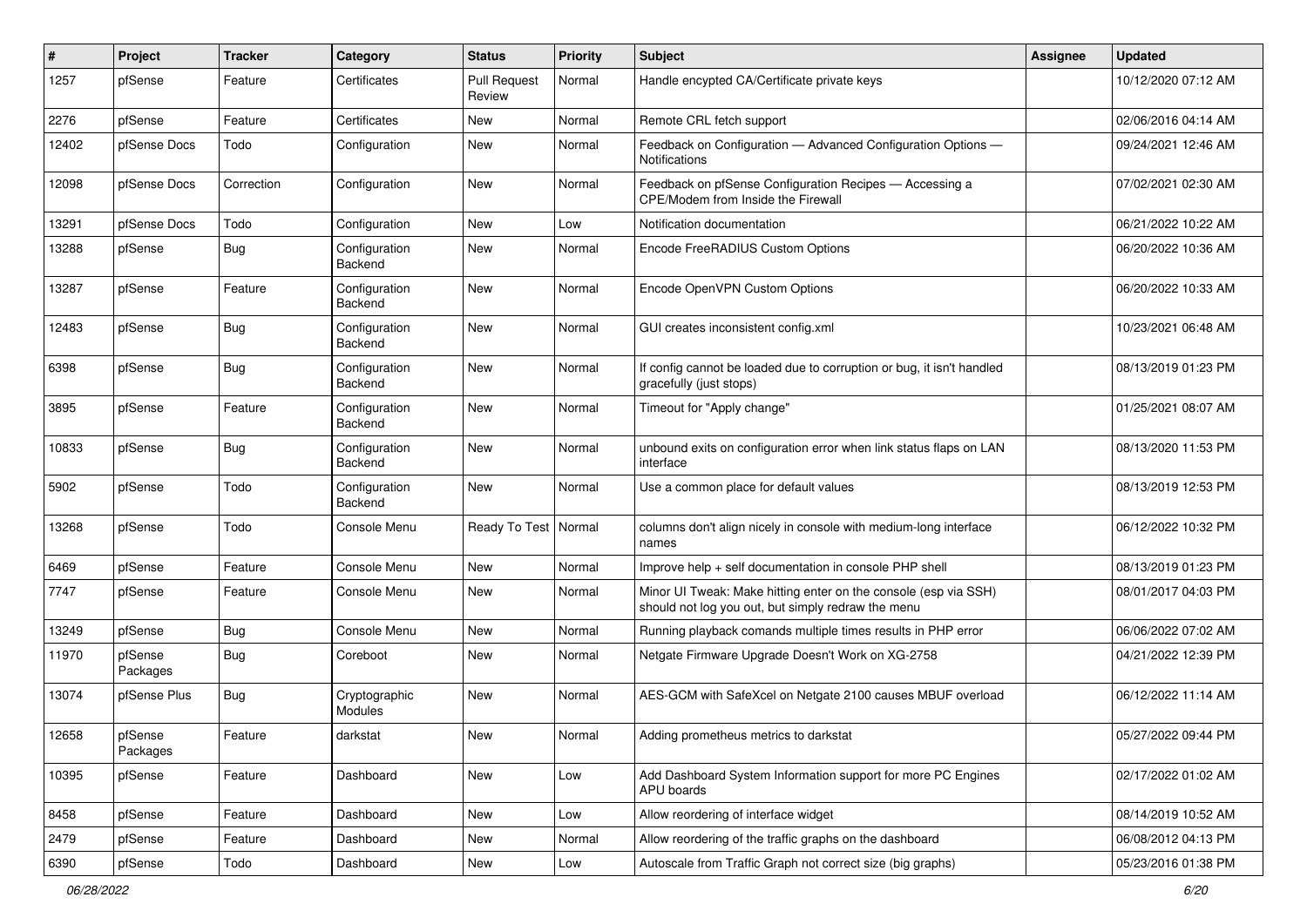| $\pmb{\#}$ | Project | <b>Tracker</b> | Category        | <b>Status</b>                 | <b>Priority</b> | <b>Subject</b>                                                                                         | Assignee | <b>Updated</b>      |
|------------|---------|----------------|-----------------|-------------------------------|-----------------|--------------------------------------------------------------------------------------------------------|----------|---------------------|
| 7182       | pfSense | Feature        | Dashboard       | <b>New</b>                    | Normal          | Break up System Widget on the Dashboard                                                                |          | 08/21/2019 08:59 AM |
| 5567       | pfSense | Feature        | Dashboard       | <b>New</b>                    | Low             | CARP status widget does not update in real time                                                        |          | 08/20/2019 03:33 PM |
| 9677       | pfSense | Bug            | Dashboard       | <b>New</b>                    | Normal          | Dashboard hangs when widget needs data from a remote host which<br>is down                             |          | 08/13/2019 09:15 AM |
| 10280      | pfSense | Feature        | Dashboard       | <b>New</b>                    | Low             | <b>DHCP Leases widget</b>                                                                              |          | 11/07/2020 09:18 PM |
| 13165      | pfSense | Feature        | Dashboard       | <b>Pull Request</b><br>Review | Normal          | Feat: live update for Services dashboard widget                                                        |          | 05/15/2022 01:48 AM |
| 7934       | pfSense | Feature        | Dashboard       | New                           | Very Low        | format support phone# for international use                                                            |          | 10/12/2017 04:38 PM |
| 7113       | pfSense | Bug            | Dashboard       | <b>New</b>                    | Normal          | Interface name in Traffic Graphs                                                                       |          | 12/31/2021 05:40 PM |
| 3411       | pfSense | <b>Bug</b>     | Dashboard       | New                           | Low             | Interfaces and statistics dashboard widgets very slow with large<br>numbers of interfaces              |          | 01/24/2014 02:09 AM |
| 7857       | pfSense | Bug            | Dashboard       | New                           | Very Low        | Interfaces Widget U/I fails to wrap IPV6 addresses when the string is<br>too wide for the widget       |          | 08/13/2019 09:15 AM |
| 7788       | pfSense | Bug            | Dashboard       | <b>New</b>                    | Low             | Irregular updating of widgets like cpu/uptime on system widget.                                        |          | 08/21/2019 09:03 AM |
| 13168      | pfSense | Feature        | Dashboard       | <b>New</b>                    | Low             | Multiple Dashboard views for a single user                                                             |          | 05/16/2022 07:53 AM |
| 9353       | pfSense | <b>Bug</b>     | Dashboard       | <b>New</b>                    | Low             | PHPSession errors from limited access to dashboard and widgets                                         |          | 10/06/2020 09:31 AM |
| 4646       | pfSense | Feature        | Dashboard       | New                           | Normal          | Recover valuable vertical screen real estate in dashboard                                              |          | 04/20/2015 07:46 PM |
| 10401      | pfSense | Feature        | Dashboard       | New                           | Normal          | Request: ability to sort/separate stopped/running Service(s) on<br>Dashboard -> Services Status widget |          | 03/31/2020 04:48 PM |
| 8157       | pfSense | Bug            | Dashboard       | New                           | Very Low        | Traffic Graph clutter from time to time                                                                |          | 12/03/2017 06:40 AM |
| 11759      | pfSense | <b>Bug</b>     | Dashboard       | <b>New</b>                    | Normal          | Traffic graphs on dashboard double upload on pppoe links                                               |          | 12/30/2021 04:00 AM |
| 7974       | pfSense | Feature        | Dashboard       | New                           | Normal          | <b>ZFS RAID Monitor Not available</b>                                                                  |          | 08/20/2019 01:34 PM |
| 7244       | pfSense | Feature        | Developer Tools | New                           | Normal          | Publish pfsense as a Vagrant Basebox                                                                   |          | 01/29/2019 04:09 AM |
| 1219       | pfSense | Feature        | Developer Tools | New                           | Low             | Ship DTRACE enabled kernels in the images                                                              |          | 07/26/2017 03:14 AM |
| 7405       | pfSense | Feature        | DHCP (IPv4)     | New                           | Normal          | Ability to add dhcp host reservations from "Diagnostics -> ARP table"                                  |          | 10/12/2020 08:22 AM |
| 8330       | pfSense | Feature        | DHCP (IPv4)     | New                           | Normal          | add options for ddns-local-address statements                                                          |          | 04/27/2021 12:31 PM |
| 4899       | pfSense | Feature        | DHCP (IPv4)     | <b>New</b>                    | Normal          | Additional BOOTP/DHCP Options should allow a force option                                              |          | 01/02/2018 02:24 PM |
| 11927      | pfSense | Feature        | DHCP (IPv4)     | Feedback                      | Normal          | Allow DHCP not to serve a gateway - small fix                                                          |          | 01/03/2022 04:17 PM |
| 13256      | pfSense | Feature        | DHCP (IPv4)     | <b>New</b>                    | Normal          | Better handling of duplicate IPs in static DHCP assignments                                            |          | 06/11/2022 04:51 PM |
| 8614       | pfSense | Bug            | DHCP (IPv4)     | New                           | Normal          | Cannot remove Additional BOOTP/DHCP Options                                                            |          | 08/21/2019 09:15 AM |
| 12922      | pfSense | Bug            | DHCP (IPv4)     | <b>New</b>                    | Normal          | Classless static routes received on DHCP WAN can override chosen<br>default gateway                    |          | 03/28/2022 10:08 AM |
| 6960       | pfSense | Feature        | DHCP (IPv4)     | <b>New</b>                    | Normal          | Consider replacing ISC DHCP server with KEA DHCP                                                       |          | 09/24/2020 01:59 PM |
| 3534       | pfSense | Feature        | DHCP (IPv4)     | <b>New</b>                    | Normal          | DDNS using arbitrary zone primary                                                                      |          | 07/08/2014 11:40 AM |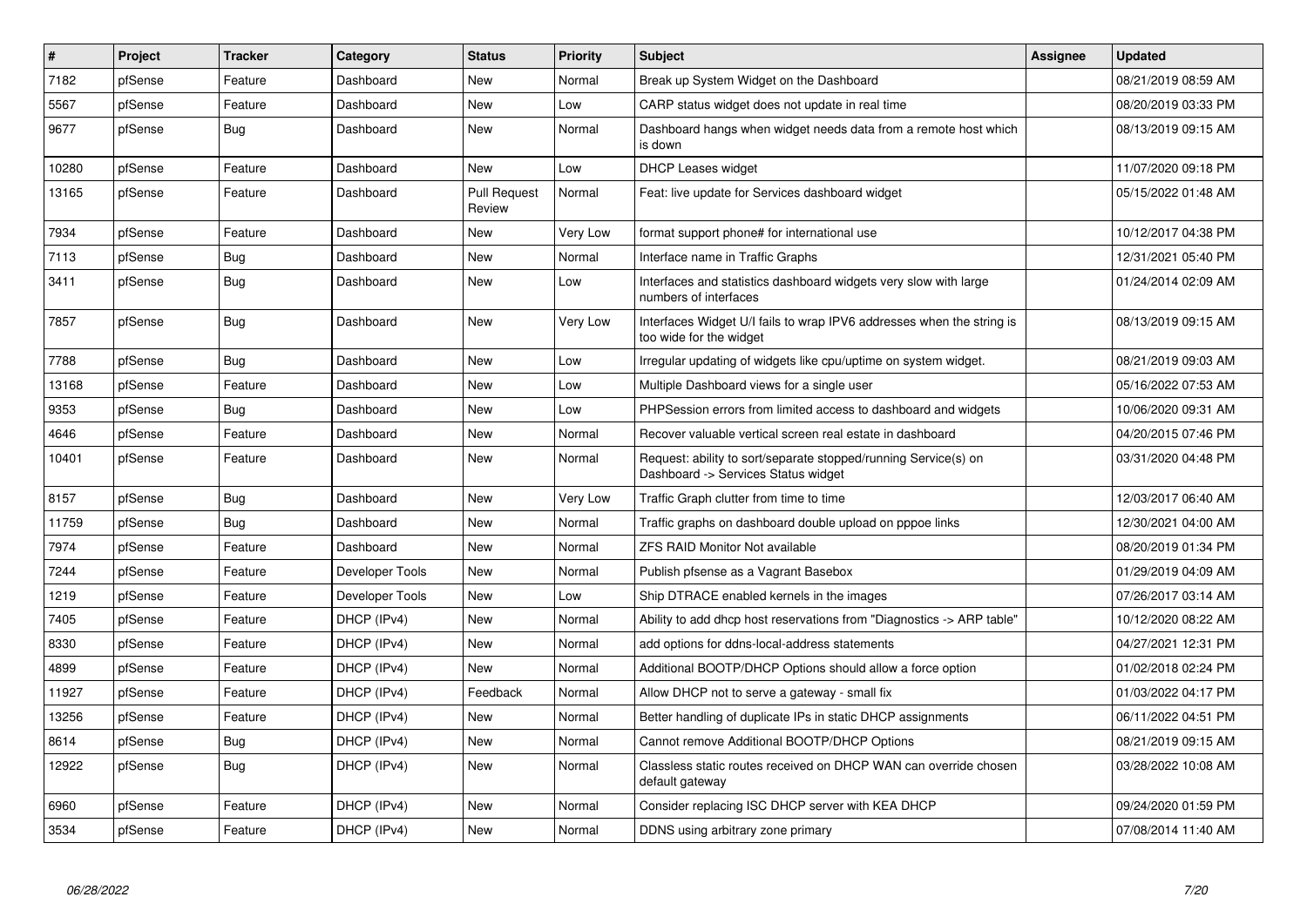| $\vert$ # | Project | <b>Tracker</b> | Category    | <b>Status</b> | <b>Priority</b> | <b>Subject</b>                                                                                                                     | <b>Assignee</b> | <b>Updated</b>      |
|-----------|---------|----------------|-------------|---------------|-----------------|------------------------------------------------------------------------------------------------------------------------------------|-----------------|---------------------|
| 13263     | pfSense | Bug            | DHCP (IPv4) | <b>New</b>    | Low             | Deleting a static DHCP entry when the related IP is not in the arp<br>table spams the log                                          |                 | 06/10/2022 11:18 AM |
| 13273     | pfSense | <b>Bug</b>     | DHCP (IPv4) | <b>New</b>    | Normal          | dholient can use conflicting recorded leases                                                                                       |                 | 06/14/2022 11:07 AM |
| 6362      | pfSense | <b>Bug</b>     | DHCP (IPv4) | Confirmed     | Normal          | DHCP Client ID not used                                                                                                            |                 | 07/09/2021 06:30 AM |
| 10345     | pfSense | Feature        | DHCP (IPv4) | <b>New</b>    | Normal          | DHCP lease distinction between online and offline                                                                                  |                 | 03/16/2020 07:56 AM |
| 10250     | pfSense | Feature        | DHCP (IPv4) | <b>New</b>    | Very Low        | DHCP lease view by interface                                                                                                       |                 | 02/11/2020 07:47 AM |
| 12067     | pfSense | Bug            | DHCP (IPv4) | New           | Very Low        | <b>DHCP Monitoring Statistics Error</b>                                                                                            |                 | 06/21/2021 08:39 AM |
| 8879      | pfSense | Feature        | DHCP (IPv4) | <b>New</b>    | Very Low        | DHCP options ADD force options                                                                                                     |                 | 09/07/2018 09:14 AM |
| 11004     | pfSense | Feature        | DHCP (IPv4) | <b>New</b>    | Low             | DHCP reservations with no IP address show entries in DHCP leases                                                                   |                 | 10/26/2020 07:22 AM |
| 3404      | pfSense | Bug            | DHCP (IPv4) | New           | Normal          | DHCP Server Fails to Start on Interfaces that are Slow to Come<br><b>Online During Boot</b>                                        |                 | 02/11/2014 05:09 PM |
| 4061      | pfSense | Bug            | DHCP (IPv4) | Confirmed     | Normal          | dhopd doesn't send client-hostname to peer, breaking DHCP lease<br>registrations w/HA                                              |                 | 02/24/2017 08:58 PM |
| 2983      | pfSense | Feature        | DHCP (IPv4) | <b>New</b>    | Normal          | DHCPD: Add vendor-class-identifier and MAC-OIDs                                                                                    |                 | 05/29/2020 09:24 PM |
| 12959     | pfSense | <b>Bug</b>     | DHCP (IPv4) | Feedback      | Normal          | dhoplease process wrongly update host file if client-hostname is<br>empty                                                          |                 | 03/28/2022 10:26 AM |
| 9343      | pfSense | <b>Bug</b>     | DHCP (IPv4) | New           | Normal          | diag arp.php times out with large DHCPD leases table                                                                               |                 | 08/14/2019 01:19 PM |
| 7441      | pfSense | Feature        | DHCP (IPv4) | New           | Low             | Display start/end times for Static Mapping leases on DHCP<br>Leases/DHCPv6 Leases                                                  |                 | 08/21/2019 10:48 AM |
| 2774      | pfSense | Feature        | DHCP (IPv4) | New           | Normal          | Extend DHCP Pools code to allow using different subnets                                                                            |                 | 08/19/2019 10:27 AM |
| 2323      | pfSense | Feature        | DHCP (IPv4) | <b>New</b>    | Low             | GUI doesn't allow to configure DHCP server to serve IP addresses<br>belonging to subnets wich are not associated with an interface |                 | 08/19/2019 10:27 AM |
| 6615      | pfSense | Feature        | DHCP (IPv4) | New           | Normal          | new DHCP server option                                                                                                             |                 | 08/13/2019 01:39 PM |
| 9130      | pfSense | Feature        | DHCP (IPv4) | <b>New</b>    | Normal          | Request ID [#INC-16195]: DHCP - PXE Boot                                                                                           |                 | 09/10/2020 01:39 PM |
| 6544      | pfSense | Feature        | DHCP (IPv4) | New           | Very Low        | RFC 3046 DHCP Option 82 support (and RFC 3315/4649/4580 for<br>IPv6                                                                |                 | 07/13/2020 02:14 AM |
| 10802     | pfSense | Feature        | DHCP (IPv4) | <b>New</b>    | Very Low        | Seperator for DHCP Static Mapped leases                                                                                            |                 | 07/31/2020 10:30 AM |
| 5080      | pfSense | Feature        | DHCP (IPv4) | New           | Normal          | Settings tab under Services>DHCP Server                                                                                            |                 | 08/13/2019 12:53 PM |
| 7172      | pfSense | Bug            | DHCP (IPv4) | <b>New</b>    | Normal          | Sorting by hostname in Services > DHCP Server > LAN should be<br>"natural" (alphanumeric friendly)                                 |                 | 08/20/2019 03:47 PM |
| 9732      | pfSense | Feature        | DHCP (IPv4) | <b>New</b>    | Normal          | System UTC time offset in DHCP Option 2                                                                                            |                 | 09/06/2019 08:39 PM |
| 12070     | pfSense | <b>Bug</b>     | DHCP (IPv4) | <b>New</b>    | Low             | <b>VLAN0 for WAN DHCP</b>                                                                                                          |                 | 12/23/2021 04:31 PM |
| 3771      | pfSense | <b>Bug</b>     | DHCP (IPv4) | <b>New</b>    | Normal          | Webinterface and dhcpdcrashes with 500+ static leases                                                                              |                 | 08/21/2019 09:26 AM |
| 3185      | pfSense | Feature        | DHCP (IPv6) | <b>New</b>    | Normal          | Accommodate a DHCPv6 failover-like mechanism                                                                                       |                 | 11/24/2017 10:44 AM |
| 13296     | pfSense | Feature        | DHCP (IPv6) | New           | Normal          | Add support for DHCP6 OPTION PD EXCLUDE (RFC 6603)                                                                                 |                 | 06/24/2022 10:10 PM |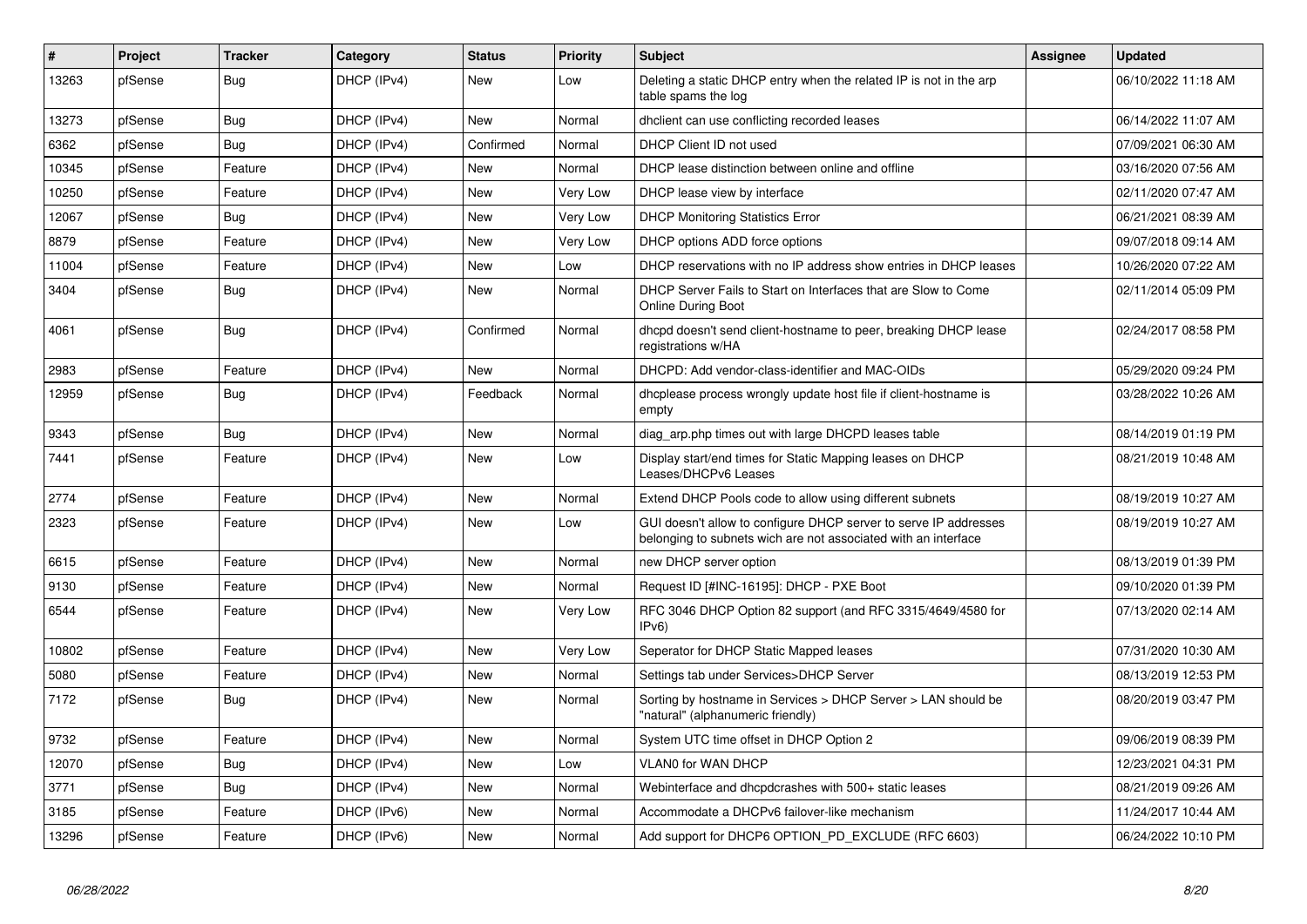| #     | Project      | <b>Tracker</b> | Category          | <b>Status</b>                 | <b>Priority</b> | Subject                                                                                         | <b>Assignee</b> | <b>Updated</b>      |
|-------|--------------|----------------|-------------------|-------------------------------|-----------------|-------------------------------------------------------------------------------------------------|-----------------|---------------------|
| 12581 | pfSense      | Regression     | DHCP (IPv6)       | New                           | Normal          | CARP IPv6 assigned address does not get advertised to endpoints<br>with RADV                    |                 | 12/16/2021 02:34 PM |
| 10822 | pfSense      | Bug            | DHCP (IPv6)       | New                           | Normal          | Deprecated IPv6 prefix won't be announced as deprecated to clients                              |                 | 08/10/2020 09:23 AM |
| 12947 | pfSense      | <b>Bug</b>     | DHCP (IPv6)       | <b>Pull Request</b><br>Review | Normal          | DHCP6 client does not take any action if the interface IPv6 address<br>changes during renewal   |                 | 06/27/2022 07:31 AM |
| 6691  | pfSense      | Bug            | DHCP (IPv6)       | New                           | Normal          | dhcp6c quits after only two tries if no response was received                                   |                 | 12/07/2020 04:25 PM |
| 13237 | pfSense      | Bug            | DHCP (IPv6)       | New                           | Normal          | dhcp6c script cannot be executed safely                                                         |                 | 06/01/2022 11:20 AM |
| 6051  | pfSense      | <b>Bug</b>     | DHCP (IPv6)       | New                           | Normal          | DHCPv6 Client Failure for additional WAN Address causes<br>2-seconds-service-restart-loop       |                 | 12/03/2020 01:08 AM |
| 5950  | pfSense      | Feature        | DHCP (IPv6)       | New                           | Normal          | DHCPv6 Server support for PD of PD-obtained networks                                            |                 | 03/04/2016 03:04 AM |
| 7821  | pfSense      | Bug            | DHCP (IPv6)       | New                           | Normal          | GIF does not support broadcast                                                                  |                 | 08/29/2017 10:50 AM |
| 13248 | pfSense      | Regression     | DHCP (IPv6)       | New                           | Normal          | IPv6 Router Advertisements runs when config.xml does not contain<br>an entry for the interface  |                 | 06/05/2022 07:44 PM |
| 9136  | pfSense      | Bug            | DHCP (IPv6)       | New                           | High            | IPv6 Tracking Interfaces Lose IPv6 Address in Certain Cases                                     |                 | 04/21/2022 12:39 PM |
| 12823 | pfSense      | Bug            | DHCP (IPv6)       | New                           | Normal          | Multiple DHCP6 WAN connections PPPoE interface 'defached' status                                |                 | 02/18/2022 05:39 AM |
| 7138  | pfSense      | <b>Bug</b>     | DHCP (IPv6)       | Assigned                      | Normal          | Pfsense wide dhcpv6 client doesn't recognise ifid statement                                     |                 | 04/21/2022 12:39 PM |
| 10714 | pfSense      | Bug            | DHCP (IPv6)       | New                           | Normal          | radvd only gives out the prefix of the "first" IPv6 address of an<br>interface                  |                 | 10/06/2020 01:03 PM |
| 6283  | pfSense      | Feature        | DHCP (IPv6)       | <b>New</b>                    | Normal          | Register DHCPv6 leases with DNS resolver                                                        |                 | 08/21/2019 10:48 AM |
| 9575  | pfSense      | Feature        | DHCP (IPv6)       | New                           | Very Low        | RFC 7078 - Distributing Address Selection Policy Using DHCPv6                                   |                 | 08/14/2019 02:39 PM |
| 9536  | pfSense      | Feature        | DHCP (IPv6)       | New                           | Normal          | Support dynamic prefix in DHCPv6 Server                                                         |                 | 05/25/2022 04:27 AM |
| 7734  | pfSense      | <b>Bug</b>     | DHCP (IPv6)       | New                           | Normal          | Using opton ia pd0 does not renew prefix and prefix get dropped                                 |                 | 07/31/2017 03:46 AM |
| 13253 | pfSense      | Bug            | DHCP (IPv6)       | New                           | Normal          | 'dhcp6c' is not restarted when applying settings when multiple<br>WANs are configured for DHCP6 |                 | 06/06/2022 02:58 PM |
| 4680  | pfSense      | Bug            | <b>DHCP Relay</b> | New                           | Normal          | DHCP relay does not work with DHCP server on other end of<br>OpenVPN tunnel                     |                 | 05/05/2015 06:55 PM |
| 12508 | pfSense      | <b>Bug</b>     | <b>DHCP Relay</b> | <b>New</b>                    | Normal          | DHCP Relay over VPN                                                                             |                 | 11/06/2021 11:25 AM |
| 11149 | pfSense      | Bug            | <b>DHCP Relay</b> | New                           | Normal          | DHCP relay won't start with DHCP server behind gateway                                          |                 | 03/22/2021 05:13 AM |
| 10715 | pfSense      | <b>Bug</b>     | <b>DHCP Relay</b> | New                           | Normal          | DHCPv6 relay always uses the "first" IPv6 address of an interface                               |                 | 06/29/2020 05:01 AM |
| 12120 | pfSense      | Feature        | <b>DHCP Relay</b> | New                           | Normal          | Permit several sets of destination DHCP servers in DHCP relay                                   |                 | 07/11/2021 05:41 PM |
| 9680  | pfSense      | Feature        | <b>DHCP Relay</b> | New                           | Normal          | Seperate DHCP Server and relay per interface                                                    |                 | 02/27/2020 10:47 AM |
| 7459  | pfSense      | Feature        | Diagnostics       | New                           | Low             | "Refresh" button for Diagnostics/Tables display                                                 |                 | 08/21/2019 09:27 AM |
| 6804  | pfSense      | Feature        | Diagnostics       | New                           | Very Low        | Add row counter into Diagnostics -> Edit File                                                   |                 | 08/20/2019 03:44 PM |
| 12757 | pfSense      | <b>Bug</b>     | Diagnostics       | Pull Request<br>Review        | Very Low        | Clean up /etc/inc/filter.inc use of pfctl -F                                                    |                 | 05/17/2022 02:18 PM |
| 12791 | pfSense Docs | New Content    | Diagnostics       | New                           | Normal          | Diagnostic Information for Support (pfSense)                                                    |                 | 02/13/2022 08:49 PM |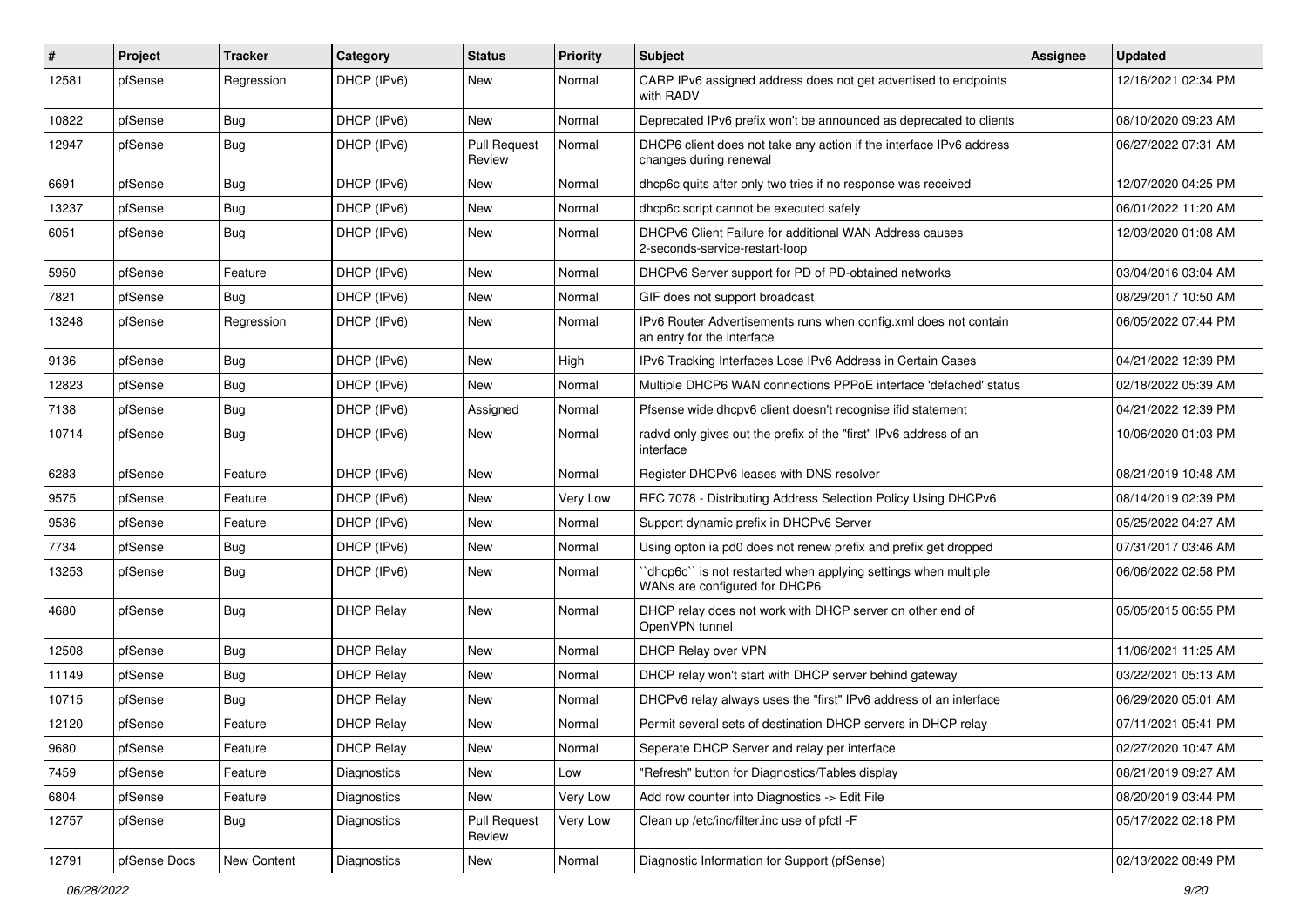| $\sharp$ | Project      | <b>Tracker</b> | Category             | <b>Status</b> | <b>Priority</b> | <b>Subject</b>                                                                                                      | <b>Assignee</b> | <b>Updated</b>      |
|----------|--------------|----------------|----------------------|---------------|-----------------|---------------------------------------------------------------------------------------------------------------------|-----------------|---------------------|
| 7590     | pfSense      | <b>Bug</b>     | Diagnostics          | New           | Normal          | diag edit do not save when nothing to sae (in directory browse view)                                                |                 | 05/20/2017 05:04 PM |
| 7589     | pfSense      | <b>Bug</b>     | Diagnostics          | <b>New</b>    | Normal          | diag_edit.php old print_info_box                                                                                    |                 | 05/20/2017 05:02 PM |
| 9718     | pfSense      | Feature        | Diagnostics          | New           | Low             | Make diag_states_summary table sortable                                                                             |                 | 10/06/2020 09:12 AM |
| 7848     | pfSense      | <b>Bug</b>     | <b>Diagnostics</b>   | <b>New</b>    | Low             | NDP Table Sort by Expiration Error                                                                                  |                 | 08/26/2019 02:56 PM |
| 5556     | pfSense      | Feature        | Diagnostics          | <b>New</b>    | Normal          | No error when downloading non-existing file on Diagnostics/Execute                                                  |                 | 08/20/2019 03:43 PM |
| 4456     | pfSense      | Feature        | Diagnostics          | <b>New</b>    | Normal          | Packet capture additional filtering options                                                                         |                 | 08/20/2019 03:30 PM |
| 4914     | pfSense      | Feature        | Diagnostics          | New           | Low             | Packet Capture Settings                                                                                             |                 | 08/20/2019 08:51 AM |
| 12343    | pfSense      | Feature        | Diagnostics          | <b>New</b>    | Low             | Real time traffic monitoring                                                                                        |                 | 09/06/2021 01:26 PM |
| 11856    | pfSense      | Feature        | Diagnostics          | <b>New</b>    | Normal          | Replace/add Alias or DNS names for known LAN addresses in the<br>State table                                        |                 | 04/27/2021 08:01 AM |
| 3796     | pfSense      | <b>Bug</b>     | Diagnostics          | Confirmed     | Normal          | States summary fails and is very slow with large state tables                                                       |                 | 12/11/2021 08:03 PM |
| 7442     | pfSense      | Feature        | Diagnostics          | New           | Low             | Suggestions for Diagnostics / ARP Table and Diagnostics / NDP<br>Table                                              |                 | 08/21/2019 09:27 AM |
| 1656     | pfSense      | Feature        | Diagnostics          | <b>New</b>    | Normal          | Teach pfctl to kill states by port number                                                                           |                 | 08/21/2019 09:55 AM |
| 12883    | pfSense Docs | Todo           | <b>DNS</b>           | <b>New</b>    | Normal          | Feedback on Services - DNS Resolver - Host Overrides                                                                |                 | 02/28/2022 07:54 PM |
| 12139    | pfSense      | Feature        | <b>DNS Forwarder</b> | New           | Normal          | Add support in for specifying a DNSMASQ configuration file                                                          |                 | 07/16/2021 09:45 PM |
| 7329     | pfSense      | Bug            | <b>DNS Forwarder</b> | New           | Low             | <b>DHCP Not Updating DNS</b>                                                                                        |                 | 01/21/2022 09:16 PM |
| 2410     | pfSense      | Feature        | <b>DNS Forwarder</b> | <b>New</b>    | Normal          | Support name based aliasing via CNAMEs or some other<br>mechanism.                                                  |                 | 12/11/2012 09:56 PM |
| 12612    | pfSense      | <b>Bug</b>     | <b>DNS Resolver</b>  | <b>New</b>    | Normal          | DNS Resolver is restarted during every "rc.newwanip" event                                                          |                 | 06/03/2022 07:13 AM |
| 8236     | pfSense      | Feature        | <b>DNS Resolver</b>  | New           | Normal          | Ability to configure "forward-first" and "forward-host" options for more<br>robust domain overrides in DNS Resolver |                 | 12/26/2017 01:26 AM |
| 7495     | pfSense      | Feature        | <b>DNS Resolver</b>  | New           | Low             | Ability to set TTL for local for Unbound host overrides and dhcp<br>leases                                          |                 | 03/06/2018 09:46 AM |
| 12551    | pfSense      | Feature        | <b>DNS Resolver</b>  | <b>New</b>    | Low             | Add ability to set DNS resolver search domain list                                                                  |                 | 12/01/2021 11:18 AM |
| 7852     | pfSense      | Feature        | <b>DNS Resolver</b>  | <b>New</b>    | Normal          | Add views support to Unbound GUI                                                                                    |                 | 09/11/2017 12:26 PM |
| 9654     | pfSense      | <b>Bug</b>     | <b>DNS Resolver</b>  | <b>New</b>    | Normal          | After reboot, the DNS resolver must be restarted before it will<br>advertise the ipv6 DNS address of the router.    |                 | 11/20/2020 03:12 AM |
| 13254    | pfSense      | <b>Bug</b>     | <b>DNS Resolver</b>  | <b>New</b>    | Normal          | DNS resolver does not update "unbound.conf" file during link down<br>events                                         |                 | 06/08/2022 07:55 AM |
| 6103     | pfSense      | Feature        | <b>DNS Resolver</b>  | New           | Normal          | DNS Resolver Outgoing Interfaces should be able to use Gateway<br>Groups                                            |                 | 10/21/2019 08:02 AM |
| 11921    | pfSense      | Feature        | <b>DNS Resolver</b>  | <b>New</b>    | Very Low        | Feature Request: Compile unbound with EDNS Client Subnet (ECS)<br>module (--enable-subnet)                          |                 | 05/14/2021 07:29 AM |
| 5413     | pfSense      | <b>Bug</b>     | <b>DNS Resolver</b>  | Confirmed     | High            | Incorrect Handling of Unbound Resolver [service restarts, cache loss,<br>DNS service interruption]                  |                 | 06/19/2022 11:11 PM |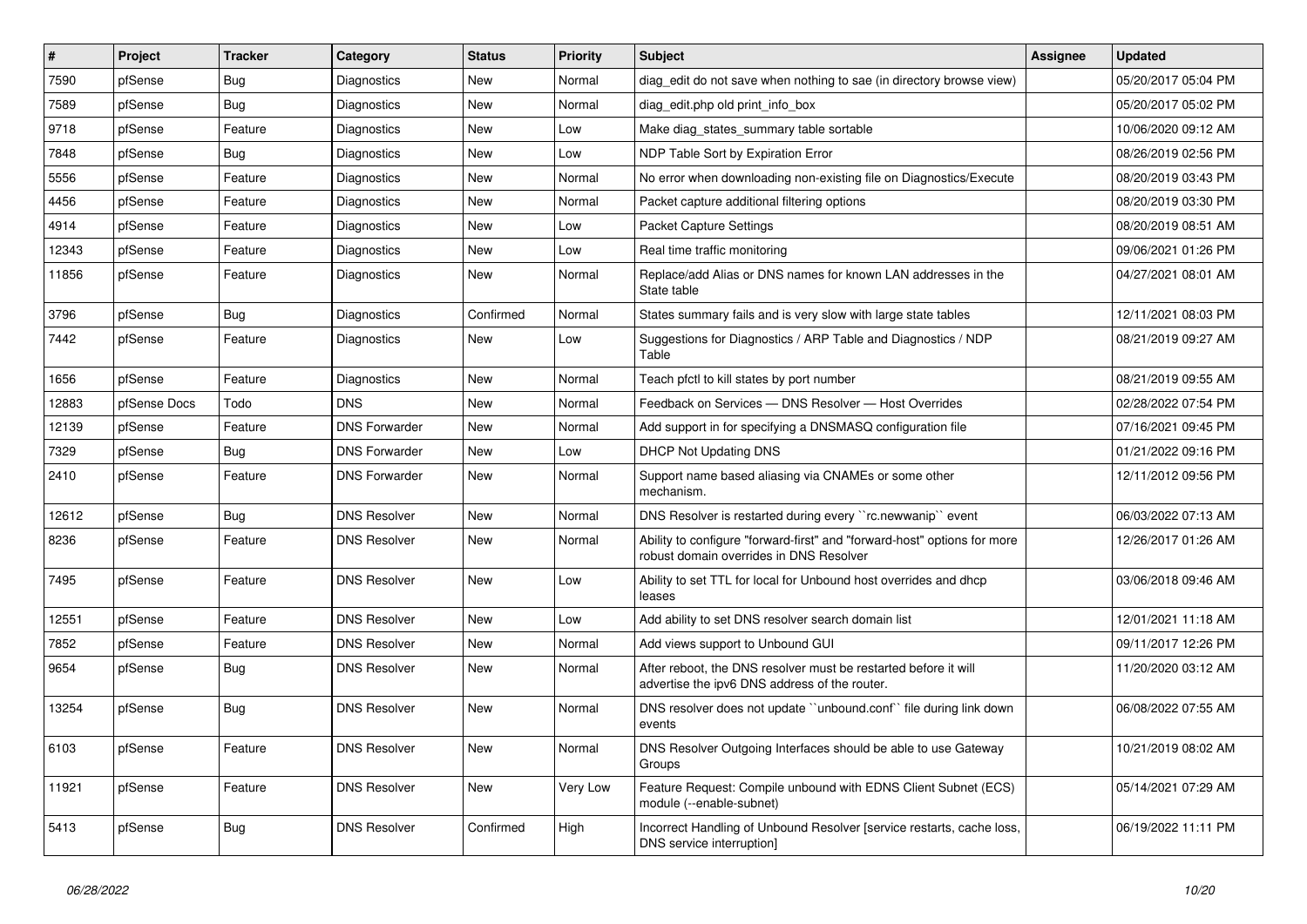| $\vert$ # | Project      | <b>Tracker</b> | Category            | <b>Status</b> | <b>Priority</b> | <b>Subject</b>                                                                                                                | <b>Assignee</b> | <b>Updated</b>      |
|-----------|--------------|----------------|---------------------|---------------|-----------------|-------------------------------------------------------------------------------------------------------------------------------|-----------------|---------------------|
| 4798      | pfSense      | Feature        | <b>DNS Resolver</b> | New           | Normal          | Make host and domain overrides available to both DNS Resolver and<br><b>DNS Forwarder</b>                                     |                 | 06/29/2015 02:14 AM |
| 6430      | pfSense      | Bug            | <b>DNS Resolver</b> | Confirmed     | Low             | pfsense should sanity-check hostnames when copying from<br>dhcpd.leases to /etc/hosts                                         |                 | 08/13/2019 01:23 PM |
| 10143     | pfSense      | <b>Bug</b>     | <b>DNS Resolver</b> | <b>New</b>    | Normal          | System hostname DNS entry is assigned to the wrong IP on<br>multi-wan setups                                                  |                 | 12/31/2019 02:33 PM |
| 7152      | pfSense      | Bug            | <b>DNS Resolver</b> | New           | Normal          | Unbound / DNS Resolver issue if "Register DHCP static mappings in<br>the DNS Resolver" set before wildcard DNS custom options |                 | 12/18/2021 04:59 PM |
| 10624     | pfSense      | <b>Bug</b>     | <b>DNS Resolver</b> | New           | Normal          | Unbound configuration memory leak with python module + register<br>DHCP leases active                                         |                 | 02/26/2021 10:27 AM |
| 10342     | pfSense      | <b>Bug</b>     | <b>DNS Resolver</b> | <b>New</b>    | Normal          | Unbound domain overrides stop resolving periodically. They only<br>resume after the service has been restarted.               |                 | 03/13/2020 10:35 AM |
| 7096      | pfSense      | <b>Bug</b>     | <b>DNS Resolver</b> | Feedback      | Normal          | Unbound fails to start on boot if specific network devices are<br>configured in the "Network Interfaces"                      |                 | 11/22/2021 08:59 AM |
| 9037      | pfSense      | Bug            | <b>DNS Resolver</b> | <b>New</b>    | Normal          | Unbound not logging to syslog after reboot                                                                                    |                 | 10/12/2018 05:09 AM |
| 9436      | pfSense      | Feature        | <b>DNS Resolver</b> | New           | Normal          | Unbound: enable dnstap support                                                                                                |                 | 03/27/2019 07:54 PM |
| 10962     | pfSense      | Feature        | Dynamic DNS         | New           | Normal          | Add Cpanel support for Dynamic DNS Clients                                                                                    |                 | 12/28/2020 01:56 PM |
| 9063      | pfSense      | Feature        | Dynamic DNS         | New           | Normal          | Allow dynamic DNS client entry to specify which Check IP service to<br>use                                                    |                 | 10/24/2018 11:53 AM |
| 10000     | pfSense      | Bug            | Dynamic DNS         | <b>New</b>    | Normal          | Azure Dynamic DNS A and AAAA Records for Apex Zone                                                                            |                 | 03/31/2020 09:03 AM |
| 12877     | pfSense      | <b>Bug</b>     | Dynamic DNS         | Feedback      | Normal          | Cloudflare DynDNS fails to update more than two addresses                                                                     |                 | 05/29/2022 06:56 PM |
| 8406      | pfSense      | <b>Bug</b>     | Dynamic DNS         | <b>New</b>    | Normal          | DDNS IPV6 Cloudflare Client does not detect PPOE address                                                                      |                 | 03/31/2018 11:56 AM |
| 11177     | pfSense      | <b>Bug</b>     | Dynamic DNS         | <b>New</b>    | Normal          | DDNSv6 not using Check IP Services                                                                                            |                 | 12/21/2020 05:02 AM |
| 12602     | pfSense      | Feature        | Dynamic DNS         | <b>New</b>    | Normal          | DHCPv6 should allow DDNS Client updates for hosts                                                                             |                 | 12/15/2021 11:00 AM |
| 11147     | pfSense      | Bug            | <b>Dynamic DNS</b>  | <b>New</b>    | Normal          | Domeneshop DynDNS IPv4 and IPv6                                                                                               |                 | 12/09/2020 11:47 PM |
| 8432      | pfSense      | <b>Bug</b>     | <b>Dynamic DNS</b>  | New           | Normal          | Dynamic DNS Client gives an error that it can't find IPv6 address<br>when WAN interface is a LAGG                             |                 | 09/17/2020 05:23 AM |
| 11084     | pfSense      | Feature        | Dynamic DNS         | New           | Normal          | Dynamic DNS include option to specify virtual IP addresses                                                                    |                 | 11/19/2020 01:26 PM |
| 7418      | pfSense      | Feature        | Dynamic DNS         | New           | Normal          | Dynamic dns should be sorted interface name                                                                                   |                 | 08/21/2019 08:58 AM |
| 7292      | pfSense      | Feature        | Dynamic DNS         | New           | Normal          | DynamicDNS configuration does not sync to HA secondary                                                                        |                 | 02/21/2017 04:56 PM |
| 9664      | pfSense      | <b>Bug</b>     | Dynamic DNS         | New           | Normal          | DynDNS and Dual-wan problem with CloudFlare (works with No-Ip)                                                                |                 | 08/03/2019 10:00 AM |
| 9805      | pfSense      | Bug            | Dynamic DNS         | New           | Normal          | dynDNS cloudflare multiple entries                                                                                            |                 | 10/02/2019 04:51 PM |
| 12848     | pfSense      | Feature        | Dynamic DNS         | New           | Normal          | Evaluation of the DynDNS "Result Match" string                                                                                |                 | 02/22/2022 02:01 AM |
| 12063     | pfSense Docs | Todo           | Dynamic DNS         | New           | Normal          | Feedback on Services — Dynamic DNS — Configuring RFC 2136<br>Dynamic DNS updates                                              |                 | 06/18/2021 06:24 PM |
| 7718      | pfSense      | Feature        | Dynamic DNS         | New           | Very Low        | Hostname for Custom DynDNS Updater.                                                                                           |                 | 07/24/2017 10:05 AM |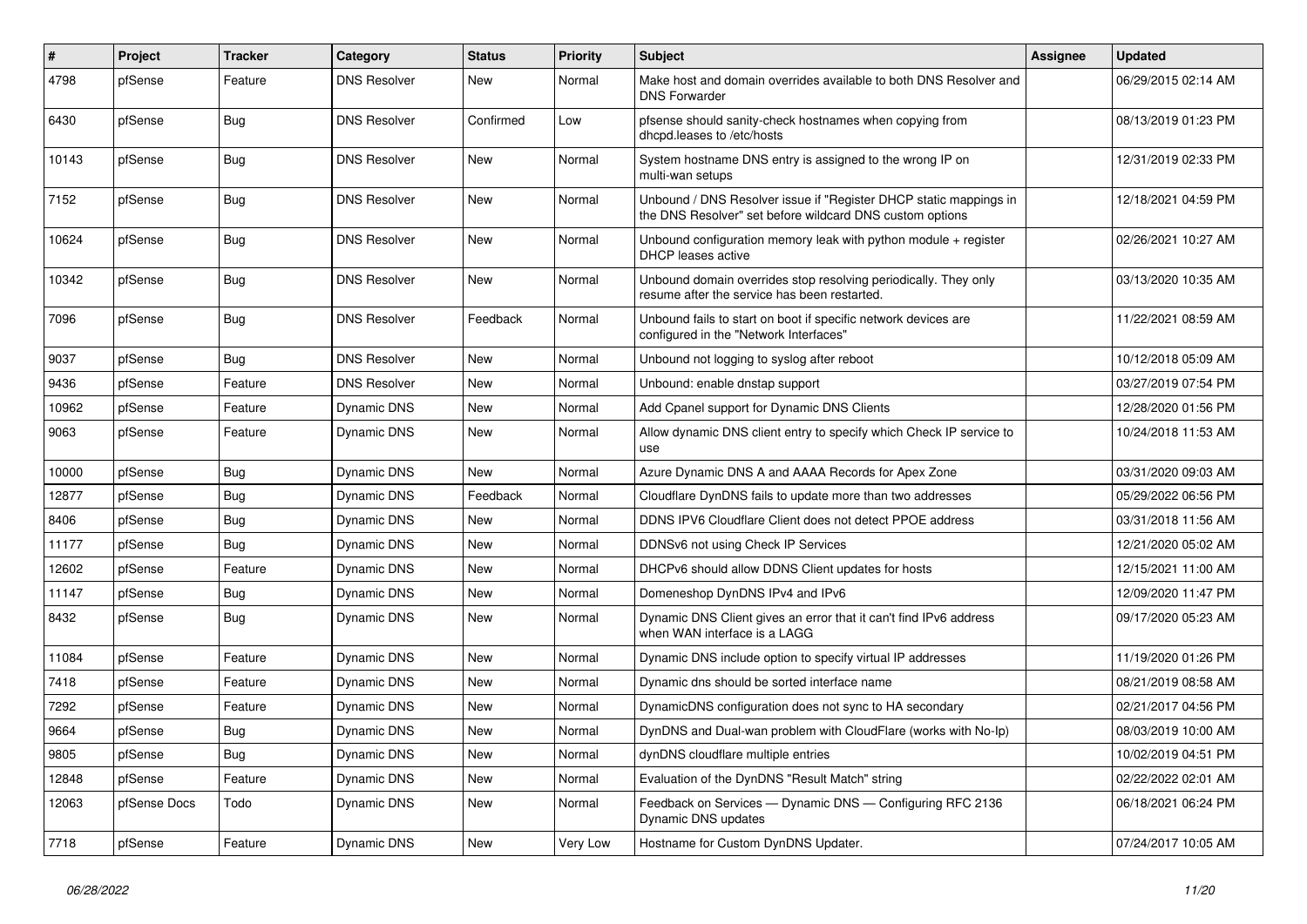| #     | Project             | <b>Tracker</b> | Category              | <b>Status</b>                 | <b>Priority</b> | Subject                                                                                                 | Assignee | <b>Updated</b>      |
|-------|---------------------|----------------|-----------------------|-------------------------------|-----------------|---------------------------------------------------------------------------------------------------------|----------|---------------------|
| 8500  | pfSense             | <b>Bug</b>     | Dynamic DNS           | New                           | Low             | Incorrect categorization of status/info messages from phpDynDNS                                         |          | 08/16/2019 12:50 PM |
| 9504  | pfSense             | <b>Bug</b>     | Dynamic DNS           | New                           | Normal          | Multiple Dynamic DNS update notifications for the same interface, not<br>differentiated by the hostname |          | 05/07/2019 07:46 AM |
| 13167 | pfSense             | <b>Bug</b>     | <b>Dynamic DNS</b>    | New                           | Normal          | phpDynDNS: DigitalOcean ddns update fails (bad request, invalid<br>character '-' in request_id)         |          | 06/16/2022 09:30 PM |
| 11178 | pfSense<br>Packages | Feature        | Filer                 | New                           | Normal          | Filer do not ask what to do with previous filename                                                      |          | 12/31/2020 02:45 AM |
| 10426 | pfSense<br>Packages | <b>Bug</b>     | Filer                 | Feedback                      | Normal          | Filer must validate that File name is uniq                                                              |          | 04/20/2022 11:02 AM |
| 11235 | pfSense<br>Packages | <b>Bug</b>     | Filer                 | New                           | Normal          | Filer run script when "state" unchanged                                                                 |          | 01/08/2021 07:24 AM |
| 13067 | pfSense             | <b>Bug</b>     | <b>FilterDNS</b>      | New                           | Normal          | filterdns resolve interval is twice the intended value                                                  |          | 04/17/2022 07:45 PM |
| 12268 | pfSense Docs        | Todo           | <b>Firewall Rules</b> | New                           | Normal          | Feedback on Firewall — Aliases                                                                          |          | 08/17/2021 12:55 AM |
| 12770 | pfSense Docs        | Todo           | <b>Firewall Rules</b> | <b>Pull Request</b><br>Review | Normal          | Feedback on Firewall - Configuring firewall rules                                                       |          | 06/27/2022 07:42 AM |
| 12740 | pfSense             | Bug            | FreeBSD               | Incomplete                    | Normal          | panic: esp_input_cb: Unexpected address family                                                          |          | 01/27/2022 01:19 PM |
| 11184 | pfSense             | <b>Bug</b>     | FreeBSD               | New                           | Normal          | PF: State policy cannot be configurable                                                                 |          | 02/09/2021 02:43 AM |
| 8224  | pfSense<br>Packages | Feature        | FreeRADIUS            | New                           | Normal          | Add "OU" field to FreeRADIUS page                                                                       |          | 02/21/2018 12:53 AM |
| 12286 | pfSense<br>Packages | <b>Bug</b>     | FreeRADIUS            | New                           | Normal          | Add support for ntlm auth in LDAP                                                                       |          | 08/20/2021 08:27 AM |
| 8161  | pfSense<br>Packages | Feature        | FreeRADIUS            | New                           | Very Low        | Add virtual server support to FreeRadius                                                                |          | 12/05/2017 01:57 PM |
| 8769  | pfSense<br>Packages | Feature        | FreeRADIUS            | New                           | Normal          | Allow FreeRADIUS users to change their own Passwords and Pins                                           |          | 10/11/2018 11:34 AM |
| 10377 | pfSense<br>Packages | Feature        | FreeRADIUS            | New                           | Very Low        | Allow usage of TOTP (Google-Authenticator) without PIN                                                  |          | 03/30/2020 11:43 AM |
| 7403  | pfSense<br>Packages | Bug            | FreeRADIUS            | <b>New</b>                    | Normal          | Captive Portal + freeradius2 + MySQL problems with German Umlaut                                        |          | 03/17/2017 09:12 AM |
| 7608  | pfSense<br>Packages | Feature        | FreeRADIUS            | New                           | Very Low        | Captive Portal amount of traffic Account + Free Radius+Mysql                                            |          | 05/28/2017 09:08 AM |
| 8251  | pfSense<br>Packages | <b>Bug</b>     | FreeRADIUS            | Feedback                      | Normal          | Captiveportal + FreeRadius "Last activity" resets to Session start                                      |          | 08/13/2019 11:10 AM |
| 8836  | pfSense<br>Packages | Feature        | FreeRADIUS            | New                           | Normal          | Define Idap group vlan assignment in users file                                                         |          | 08/26/2018 07:53 AM |
| 11980 | pfSense<br>Packages | <b>Bug</b>     | FreeRADIUS            | Feedback                      | Normal          | EAP does not work with SQL backend                                                                      |          | 07/21/2021 07:24 AM |
| 9704  | pfSense<br>Packages | Feature        | FreeRADIUS            | New                           | Normal          | Enable filter_username                                                                                  |          | 08/27/2019 12:07 PM |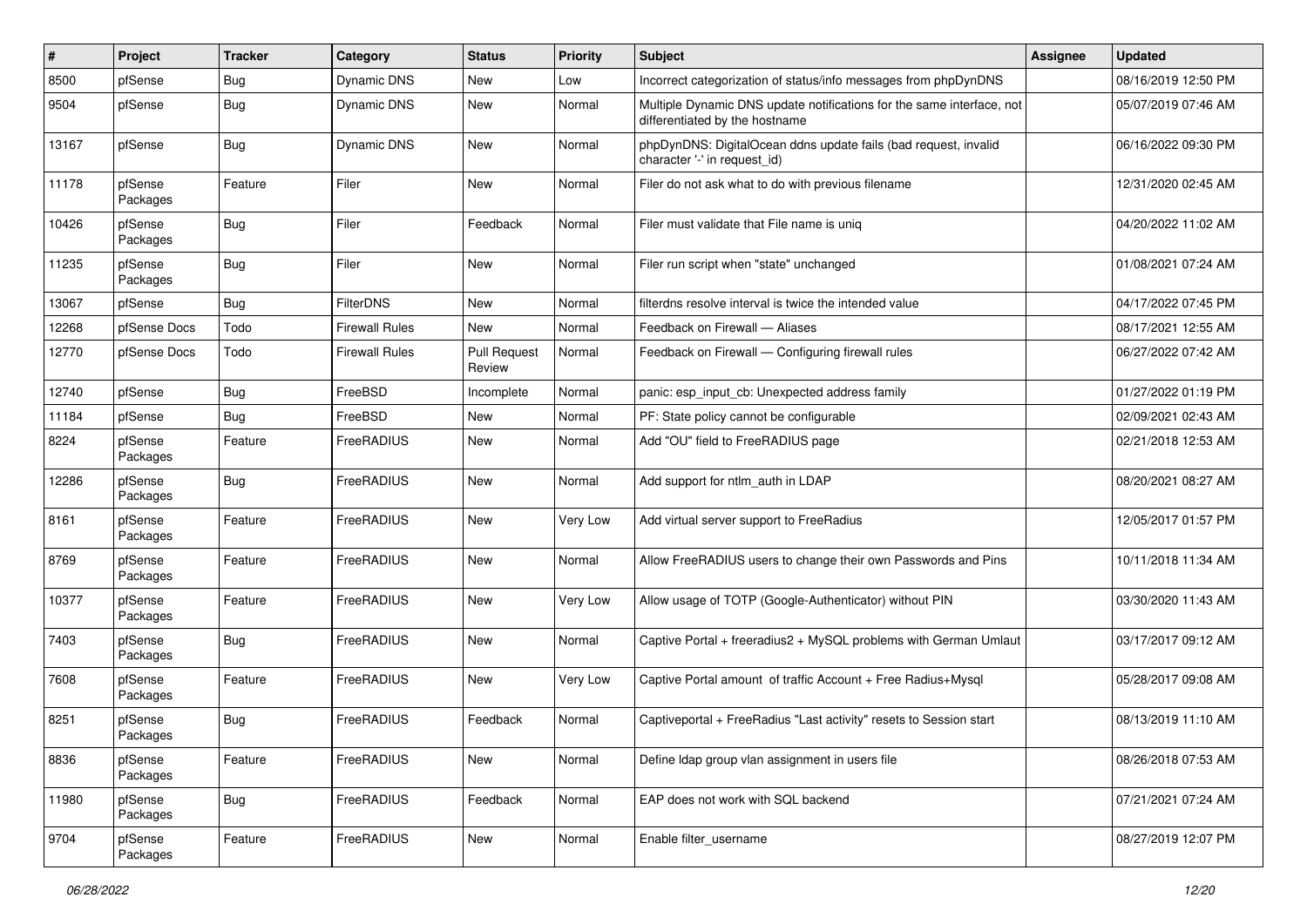| $\#$  | Project             | <b>Tracker</b> | Category   | <b>Status</b> | Priority | <b>Subject</b>                                                                                                                                                          | <b>Assignee</b> | <b>Updated</b>      |
|-------|---------------------|----------------|------------|---------------|----------|-------------------------------------------------------------------------------------------------------------------------------------------------------------------------|-----------------|---------------------|
| 11026 | pfSense<br>Packages | Feature        | FreeRADIUS | New           | Low      | Feedback on Packages - FreeRADIUS package                                                                                                                               |                 | 11/02/2020 07:21 AM |
| 8589  | pfSense<br>Packages | Bug            | FreeRADIUS | <b>New</b>    | Normal   | FreeRadius 0.15.5 2 ignoring tunnelled-reply=no                                                                                                                         |                 | 02/18/2019 03:40 PM |
| 8513  | pfSense<br>Packages | Bug            | FreeRADIUS | <b>New</b>    | High     | Freeradius 3.x Idap problem                                                                                                                                             |                 | 02/18/2019 05:22 PM |
| 10695 | pfSense<br>Packages | Bug            | FreeRADIUS | <b>New</b>    | Normal   | FreeRadius Accounting skipping MBs after reboot due to power down                                                                                                       |                 | 06/24/2020 04:49 AM |
| 8031  | pfSense<br>Packages | Feature        | FreeRADIUS | <b>New</b>    | Normal   | FreeRADIUS copy entry function                                                                                                                                          |                 | 08/16/2019 01:01 PM |
| 11534 | pfSense<br>Packages | Regression     | FreeRADIUS | New           | High     | FreeRADIUS EAP anonymous connection forbidden out-of-tunnel                                                                                                             |                 | 07/14/2021 02:32 AM |
| 4506  | pfSense<br>Packages | Feature        | FreeRADIUS | <b>New</b>    | Normal   | FreeRADIUS groups/hunt groups                                                                                                                                           |                 | 03/10/2015 08:51 PM |
| 12982 | pfSense<br>Packages | <b>Bug</b>     | FreeRADIUS | New           | Normal   | Free Radius Rad Reply table entries missing from pf                                                                                                                     |                 | 06/19/2022 05:38 PM |
| 11802 | pfSense<br>Packages | <b>Bug</b>     | FreeRADIUS | <b>New</b>    | Normal   | FreeRADIUS sync                                                                                                                                                         |                 | 05/10/2021 04:18 AM |
| 12742 | pfSense<br>Packages | Bug            | FreeRADIUS | Feedback      | Normal   | freeRADIUS virtual-server-default: modules dailycounter,<br>monthlycounter, noresetcounter, expire_on_login in authorize section<br>prevent virtual server from loading |                 | 03/01/2022 12:45 PM |
| 12126 | pfSense<br>Packages | <b>Bug</b>     | FreeRADIUS | New           | Normal   | freeradius3 0.15.7_31                                                                                                                                                   |                 | 10/11/2021 08:21 AM |
| 10297 | pfSense<br>Packages | Feature        | FreeRADIUS | Assigned      | Normal   | IPv6 user attributes                                                                                                                                                    |                 | 04/21/2022 12:39 PM |
| 11138 | pfSense<br>Packages | Feature        | FreeRADIUS | <b>New</b>    | Normal   | new WebGUI checkboxes needed                                                                                                                                            |                 | 12/07/2020 08:28 AM |
| 8264  | pfSense<br>Packages | Bug            | FreeRADIUS | <b>New</b>    | Normal   | Radiusd restart on WAN change results in freeradius not running<br>(and possible solution)                                                                              |                 | 04/21/2022 12:39 PM |
| 11703 | pfSense<br>Packages | Feature        | <b>FRR</b> | <b>New</b>    | Normal   | add Krill and Routinator support BGP RPKI                                                                                                                               |                 | 03/18/2021 07:47 PM |
| 11963 | pfSense<br>Packages | Feature        | <b>FRR</b> | <b>New</b>    | Normal   | Dynamically change OSPF interface costs on selected interfaces on<br>CARP event                                                                                         |                 | 05/26/2021 04:13 AM |
| 10503 | pfSense<br>Packages | <b>Bug</b>     | <b>FRR</b> | <b>New</b>    | Normal   | Flapping any GW in multi-WAN influences restating all IPsec tunnels<br>in FRR which leads to dropping all IPsec VTI static routes and related<br><b>BGP</b> issues      |                 | 05/08/2020 07:51 PM |
| 10935 | pfSense<br>Packages | <b>Bug</b>     | <b>FRR</b> | <b>New</b>    | Normal   | FRR 0.6.7-6 - BGPD service recycled IPv6 without Route Map                                                                                                              |                 | 12/30/2020 05:00 PM |
| 10516 | pfSense<br>Packages | Bug            | <b>FRR</b> | <b>New</b>    | Normal   | <b>FRR Access list</b>                                                                                                                                                  |                 | 12/06/2020 11:02 PM |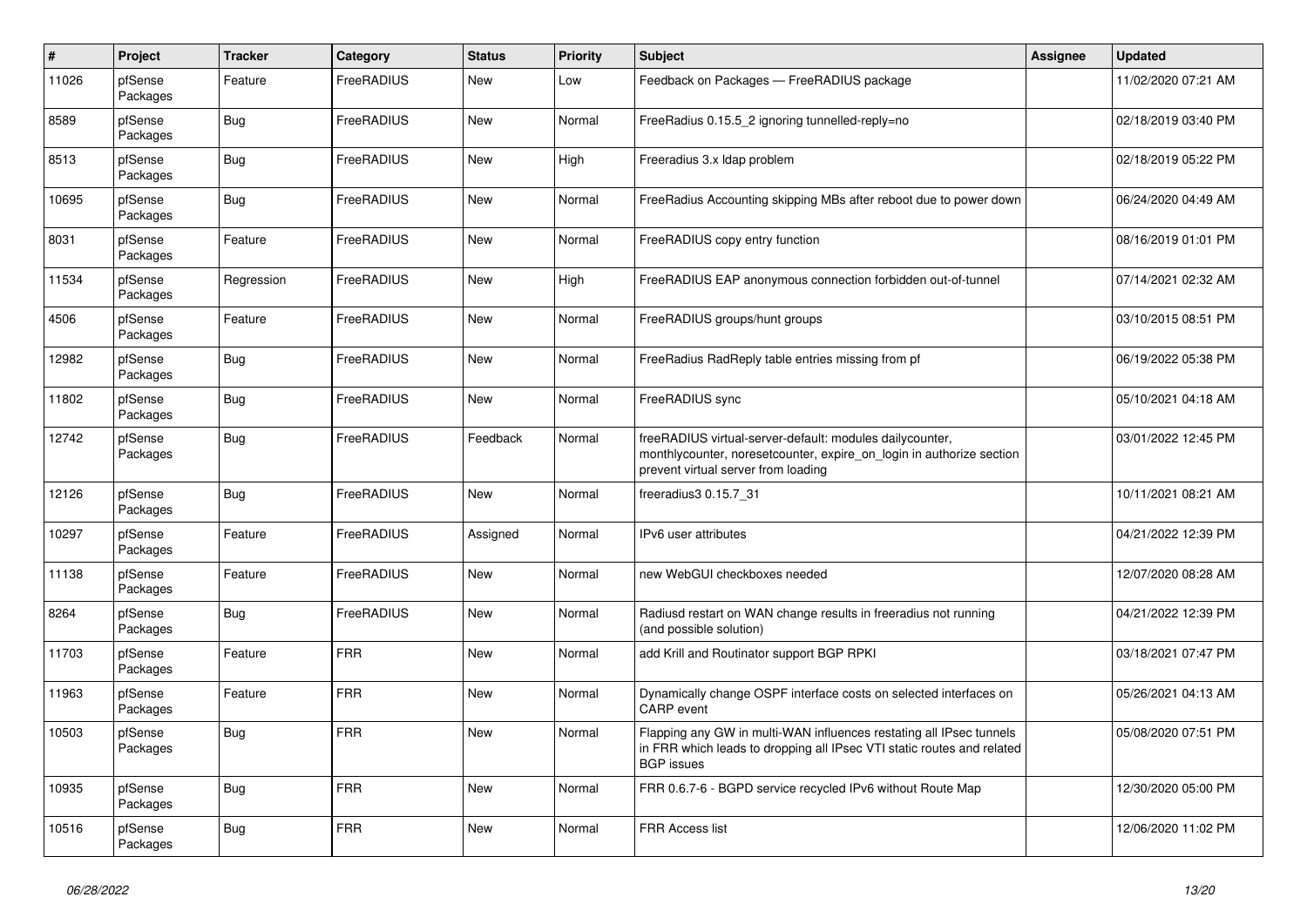| #     | Project             | <b>Tracker</b> | Category           | <b>Status</b>                 | <b>Priority</b> | <b>Subject</b>                                                                       | <b>Assignee</b> | <b>Updated</b>      |
|-------|---------------------|----------------|--------------------|-------------------------------|-----------------|--------------------------------------------------------------------------------------|-----------------|---------------------|
| 11841 | pfSense<br>Packages | <b>Bug</b>     | <b>FRR</b>         | New                           | Normal          | FRR access lists default bahavior changed to permit by default                       |                 | 04/22/2021 09:52 AM |
| 12951 | pfSense<br>Packages | <b>Bug</b>     | <b>FRR</b>         | Feedback                      | Normal          | FRR cannot remove IPv6 routes                                                        |                 | 03/22/2022 09:24 PM |
| 11650 | pfSense<br>Packages | <b>Bug</b>     | <b>FRR</b>         | <b>New</b>                    | Very Low        | FRR configuration broken on restore of manually edited FRR config<br>sections        |                 | 03/10/2021 08:50 AM |
| 11377 | pfSense<br>Packages | <b>Bug</b>     | <b>FRR</b>         | <b>Pull Request</b><br>Review | Normal          | <b>FRR</b> deinstall                                                                 |                 | 03/10/2021 08:21 AM |
| 11936 | pfSense<br>Packages | <b>Bug</b>     | <b>FRR</b>         | Incomplete                    | High            | FRR does not connect BGP when using password                                         |                 | 05/19/2021 08:12 AM |
| 12889 | pfSense<br>Packages | Feature        | <b>FRR</b>         | <b>New</b>                    | Normal          | FRR GUI add set ipv6 next-hop global                                                 |                 | 03/02/2022 06:10 AM |
| 11835 | pfSense<br>Packages | <b>Bug</b>     | <b>FRR</b>         | New                           | Normal          | FRR OSPF redistributed connected routes disappearing                                 |                 | 04/22/2021 07:11 AM |
| 11158 | pfSense<br>Packages | <b>Bug</b>     | <b>FRR</b>         | New                           | High            | <b>FRR Prefix Lists</b>                                                              |                 | 12/30/2020 04:55 PM |
| 12751 | pfSense<br>Packages | Bug            | <b>FRR</b>         | New                           | Normal          | Improve FRR route restoration after gateway events                                   |                 | 02/06/2022 11:07 PM |
| 11837 | pfSense<br>Packages | Feature        | <b>FRR</b>         | New                           | Low             | Increase field length of FRR Networks in Access Lists and Prefix<br>Lists            |                 | 04/22/2021 07:10 AM |
| 12084 | pfSense<br>Packages | <b>Bug</b>     | <b>FRR</b>         | New                           | Normal          | libfrr.so.0 error on SG-1100                                                         |                 | 06/26/2021 08:22 AM |
| 11823 | pfSense<br>Packages | Feature        | <b>FRR</b>         | New                           | Normal          | Route handling enhancements                                                          |                 | 04/19/2021 06:23 PM |
| 10358 | pfSense<br>Packages | Feature        | <b>FRR</b>         | New                           | Very Low        | <b>Stage FRR Configuration Changes</b>                                               |                 | 03/19/2020 06:48 AM |
| 13242 | pfSense             | Feature        | Gateway Monitoring | New                           | Normal          | Enhancements to static route creation/deletion for dpinger monitor<br>IPs            |                 | 06/03/2022 11:20 AM |
| 11960 | pfSense             | <b>Bug</b>     | Gateway Monitoring | Feedback                      | Normal          | Gateway Monitoring Traffic Goes Out Default Gateway                                  |                 | 12/20/2021 05:43 AM |
| 7671  | pfSense             | Feature        | Gateway Monitoring | New                           | Normal          | Gateway Monitoring Via Custom Script or Telnet.                                      |                 | 09/18/2020 02:59 PM |
| 13295 | pfSense             | <b>Bug</b>     | Gateway Monitoring | <b>Pull Request</b><br>Review | Normal          | Incorrect function parameters for "get_dpinger_status()" call in<br>`gwlb.inc`       |                 | 06/24/2022 07:25 AM |
| 3859  | pfSense             | Feature        | Gateway Monitoring | New                           | Low             | Make it possible to set the source IP address for gateway monitoring                 |                 | 11/06/2016 10:12 PM |
| 13076 | pfSense             | Bug            | Gateway Monitoring | New                           | Normal          | Marking a gateway as down does not affect IPsec entries using<br>gateway groups      |                 | 06/03/2022 10:32 AM |
| 12077 | pfSense             | Feature        | Gateways           | New                           | Normal          | Allow stick-connections per gateway group                                            |                 | 06/24/2021 08:45 AM |
| 12632 | pfSense             | Bug            | Gateways           | New                           | High            | Assigning a /30 WAN IP address at the console does not save the<br>gateway correctly |                 | 05/17/2022 02:28 PM |
| 13294 | pfSense             | Feature        | Gateways           | New                           | Low             | Change gateway name                                                                  |                 | 06/22/2022 06:07 PM |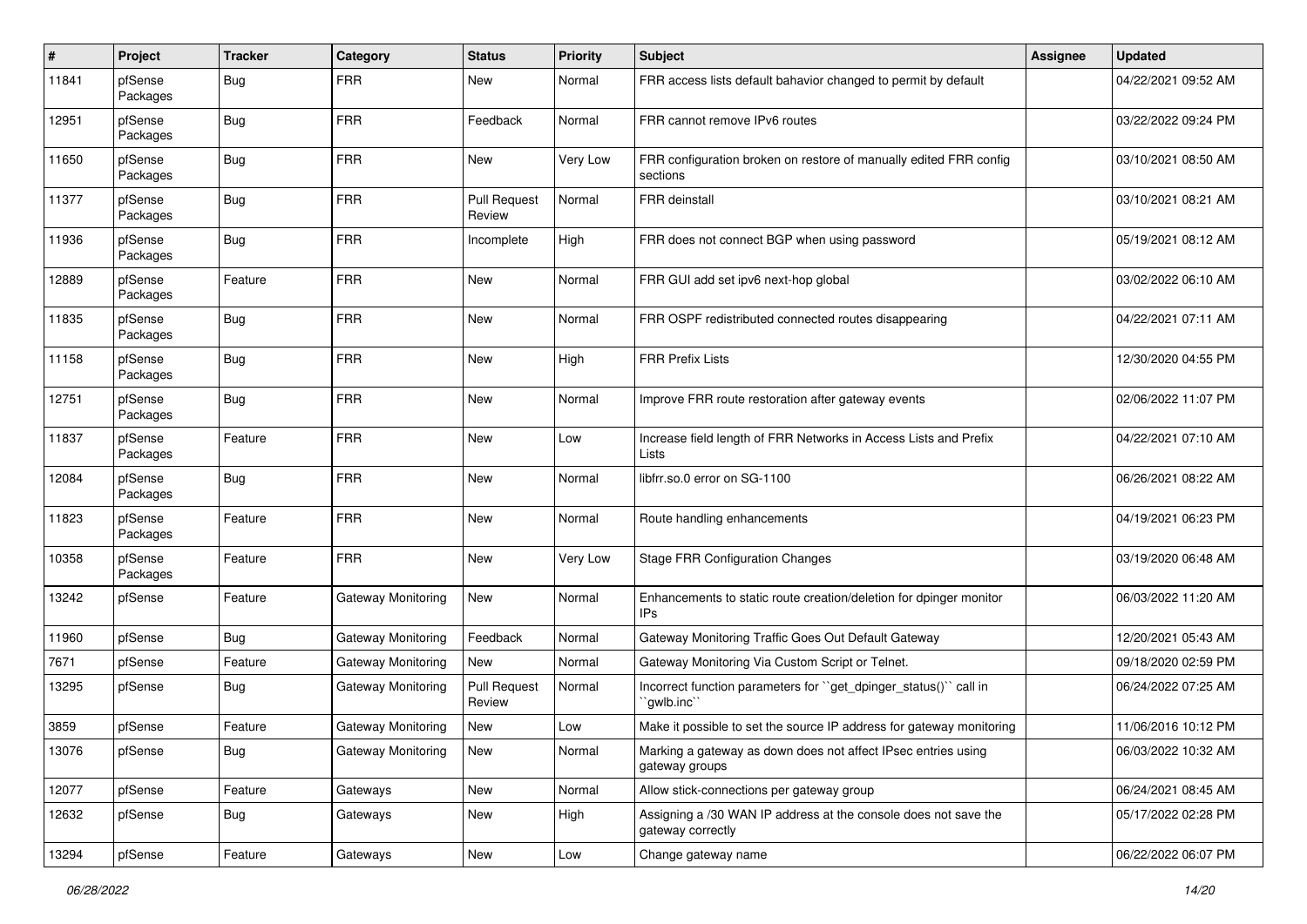| #     | Project             | <b>Tracker</b>     | Category | <b>Status</b> | <b>Priority</b> | <b>Subject</b>                                                                                      | <b>Assignee</b> | <b>Updated</b>      |
|-------|---------------------|--------------------|----------|---------------|-----------------|-----------------------------------------------------------------------------------------------------|-----------------|---------------------|
| 12857 | pfSense             | <b>Bug</b>         | Gateways | New           | Normal          | Firewall gateway goes away when making changes to Bridge0 device                                    |                 | 02/27/2022 11:20 AM |
| 8743  | pfSense             | Todo               | Gateways | New           | Low             | Gateway Groups page should list gateways in tier order                                              |                 | 08/14/2019 12:16 PM |
| 8343  | pfSense             | <b>Bug</b>         | Gateways | New           | Normal          | Gateway Routes (Default Routes) not removed in Kernel when<br>removed from GUI                      |                 | 05/14/2020 01:22 AM |
| 9650  | pfSense             | <b>Bug</b>         | Gateways | New           | Normal          | IPv6 connection drops (ir-)regular on Kabelvodafone (German cable<br>ISP)                           |                 | 07/27/2019 07:14 AM |
| 8846  | pfSense             | <b>Bug</b>         | Gateways | New           | Low             | Misleading gateway error message adding/editing static routes using<br>a disabled interface         |                 | 08/21/2019 11:29 AM |
| 11213 | pfSense             | Feature            | Gateways | New           | Low             | Option to mark gateway as down directly from Table                                                  |                 | 01/03/2021 07:09 AM |
| 12764 | pfSense             | <b>Bug</b>         | Gateways | New           | Normal          | VTI gateway status is pending after assigning the VTI interface                                     |                 | 02/07/2022 05:41 AM |
| 12570 | pfSense Docs        | Correction         | General  | New           | Normal          | Active appliance list missing 6100                                                                  |                 | 12/06/2021 11:41 AM |
| 12805 | pfSense Docs        | New Content        | General  | New           | Very Low        | Add documentation about what triggers a notfication                                                 |                 | 02/15/2022 05:10 PM |
| 12214 | pfSense Docs        | Todo               | General  | New           | Low             | Connect to WebGui.                                                                                  |                 | 08/05/2021 04:39 AM |
| 12804 | pfSense Docs        | <b>New Content</b> | General  | New           | Very Low        | Create Slack documentation                                                                          |                 | 02/15/2022 04:59 PM |
| 8213  | pfSense<br>Packages | <b>Bug</b>         | haproxy  | New           | Normal          | acl src file not populated from alias                                                               |                 | 12/21/2017 02:02 PM |
| 12465 | pfSense<br>Packages | Feature            | haproxy  | New           | Normal          | Add forwardfor advanced usecases                                                                    |                 | 10/16/2021 07:35 PM |
| 7686  | pfSense<br>Packages | Feature            | haproxy  | New           | Normal          | Add option in HAProxy to configure SSL defaults based on the<br>Mozilla SSL Configuration Generator |                 | 08/16/2019 01:09 PM |
| 10936 | pfSense<br>Packages | <b>Bug</b>         | haproxy  | Feedback      | Normal          | both haproxy/haproxy-devel non-existent option lb-agent-chk                                         |                 | 04/21/2022 12:40 PM |
| 8232  | pfSense<br>Packages | Feature            | haproxy  | New           | Normal          | different ssl options based on the sni name                                                         |                 | 01/30/2019 10:36 AM |
| 6861  | pfSense<br>Packages | <b>Bug</b>         | haproxy  | New           | Normal          | Ha-Proxy duplicated backend used in place of original backend                                       |                 | 02/18/2019 05:30 PM |
| 12427 | pfSense<br>Packages | Todo               | haproxy  | New           | Normal          | ha-proxy: action order in the GUI is not keeped in the resulting<br>ha-proxy configuration          |                 | 10/06/2021 07:02 AM |
| 13022 | pfSense<br>Packages | <b>Bug</b>         | haproxy  | Feedback      | Normal          | HAProxy - Sub Frontends ignore Client verification CA certificates                                  |                 | 04/06/2022 12:55 PM |
| 11036 | pfSense<br>Packages | <b>Bug</b>         | haproxy  | New           | Normal          | <b>HAproxy ACL</b>                                                                                  |                 | 02/11/2022 11:27 AM |
| 8982  | pfSense<br>Packages | Feature            | haproxy  | New           | Normal          | HAproxy ACL support for map in configuration UI                                                     |                 | 06/25/2019 01:49 AM |
| 7039  | pfSense<br>Packages | <b>Bug</b>         | haproxy  | Feedback      | Normal          | HAProxy backend configuration does not handle intermediate CAs<br>properly                          |                 | 04/21/2022 12:40 PM |
| 11000 | pfSense<br>Packages | <b>Bug</b>         | haproxy  | New           | Very Low        | haproxy deprecated trick suggested                                                                  |                 | 12/23/2020 02:55 PM |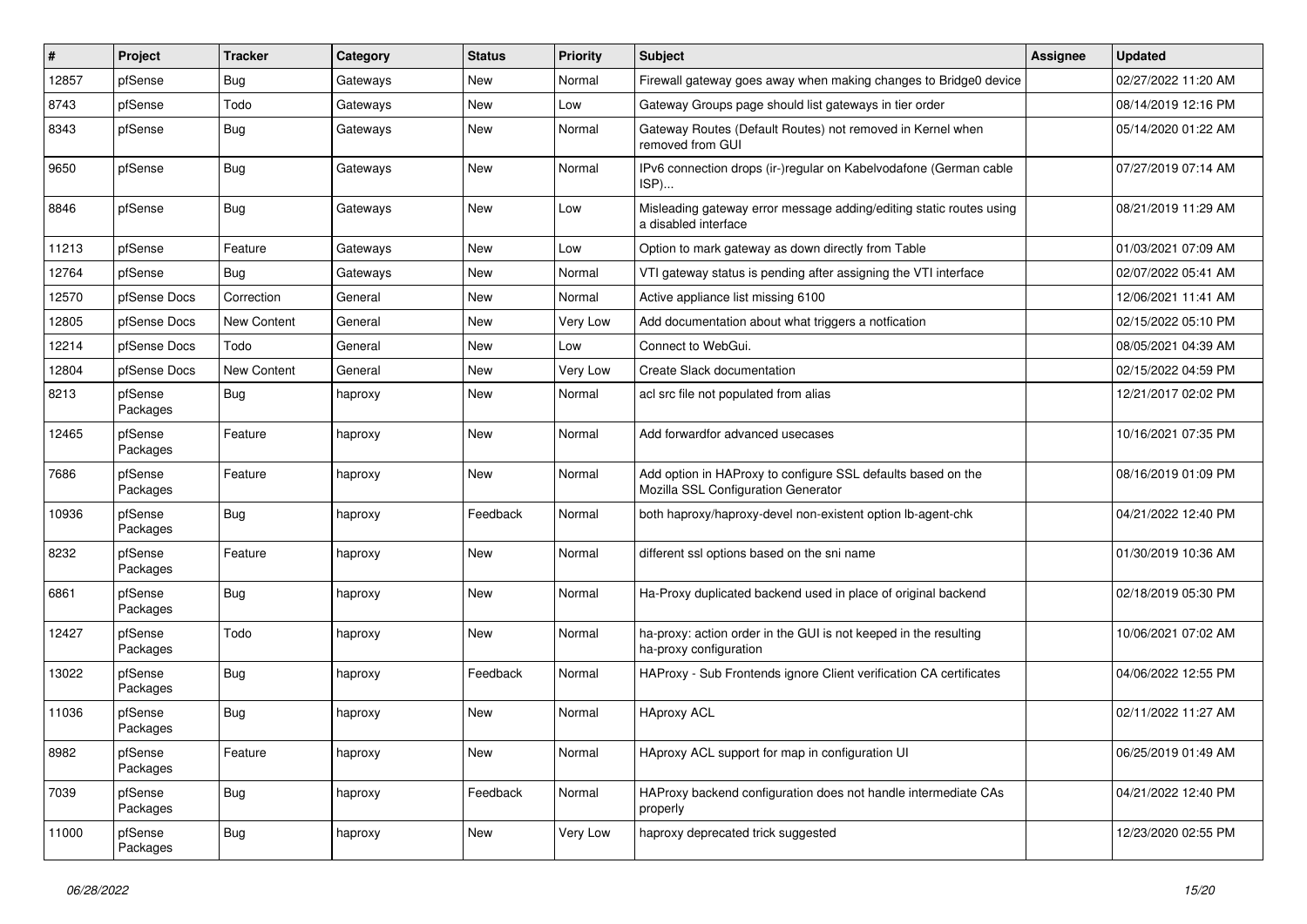| $\pmb{\#}$ | Project             | <b>Tracker</b>     | Category           | <b>Status</b> | <b>Priority</b> | <b>Subject</b>                                                                                 | <b>Assignee</b> | <b>Updated</b>      |
|------------|---------------------|--------------------|--------------------|---------------|-----------------|------------------------------------------------------------------------------------------------|-----------------|---------------------|
| 9500       | pfSense<br>Packages | <b>Bug</b>         | haproxy            | New           | Normal          | HAproxy does not delete non-applicable action config                                           |                 | 01/18/2022 06:28 AM |
| 9261       | pfSense<br>Packages | <b>Bug</b>         | haproxy            | New           | Normal          | haproxy GUI failure                                                                            |                 | 01/08/2019 12:41 PM |
| 9247       | pfSense<br>Packages | <b>Bug</b>         | haproxy            | <b>New</b>    | Low             | HAProxy multiple server selection on stats pages doesn't work                                  |                 | 01/02/2019 04:44 PM |
| 7462       | pfSense<br>Packages | <b>Bug</b>         | haproxy            | New           | Normal          | HAproxy not rebinding properly after WAN DHCP IP change                                        |                 | 01/11/2018 09:15 AM |
| 8902       | pfSense<br>Packages | <b>Bug</b>         | haproxy            | New           | Normal          | HAproxy package not use custom DNS for lookup on apply new<br>config                           |                 | 09/16/2018 08:16 AM |
| 8869       | pfSense<br>Packages | Feature            | haproxy            | New           | Normal          | HAproxy should use RFC 7919 DH parameter files                                                 |                 | 10/17/2018 10:46 AM |
| 9077       | pfSense<br>Packages | Feature            | haproxy            | New           | Normal          | haproxy UI: Add seperator lines                                                                |                 | 10/29/2018 06:06 AM |
| 6784       | pfSense<br>Packages | Bug                | haproxy            | New           | Normal          | HAProxy version .48 will not use URL Table Alias for front end<br>listener                     |                 | 02/18/2019 05:32 PM |
| 13098      | pfSense<br>Packages | <b>Bug</b>         | haproxy            | Feedback      | Low             | HAProxy Virtual IP broken link under Frontend setup                                            |                 | 04/27/2022 08:35 AM |
| 8121       | pfSense<br>Packages | Feature            | haproxy            | <b>New</b>    | Normal          | haproxy, allow to generate backends even they don't seem to be<br>used                         |                 | 11/23/2017 04:04 AM |
| 8438       | pfSense<br>Packages | Bug                | haproxy            | <b>New</b>    | High            | haproxy: can't use ACL for cert with http-response actions                                     |                 | 05/24/2018 01:12 PM |
| 9648       | pfSense<br>Packages | Feature            | haproxy            | <b>New</b>    | Very Low        | Multiple node Sync HAProxy configuration to backup CARP members<br>via XMLRPC.                 |                 | 07/25/2019 10:04 AM |
| 9599       | pfSense<br>Packages | Feature            | haproxy            | New           | Normal          | Support for "peers" in HAproxy                                                                 |                 | 06/25/2019 01:47 AM |
| 12237      | pfSense Docs        | Todo               | Hardware           | New           | Normal          | Feedback on Hardware - Hardware Tuning and Troubleshooting                                     |                 | 08/10/2021 03:13 AM |
| 12659      | pfSense Docs        | Todo               | Hardware           | New           | Normal          | Feedback on Hardware - Hardware Tuning and Troubleshooting -<br>Flow Control for ix            |                 | 01/16/2022 10:22 AM |
| 12597      | pfSense Docs        | <b>New Content</b> | Hardware           | <b>New</b>    | Normal          | How to reset IPMI settings and password for Netgate appliances                                 |                 | 05/07/2022 12:33 PM |
| 12461      | pfSense Docs        | Todo               | Hardware           | New           | Normal          | Improve macOS Serial Command Instructions                                                      |                 | 10/15/2021 03:47 PM |
| 12861      | pfSense Docs        | Correction         | Hardware           | <b>New</b>    | Normal          | pfSense hardware tuning guide references obsolete interface loader<br>variable & buffer limits |                 | 02/23/2022 05:31 PM |
| 12832      | pfSense Plus        | Feature            | Hardware / Drivers | New           | Very Low        | 6100 configurable Blinking Blue LED                                                            |                 | 02/22/2022 07:30 AM |
| 12300      | pfSense             | Feature            | Hardware / Drivers | New           | Normal          | Add Aquantia Atlantic driver to pfsense                                                        |                 | 09/14/2021 06:49 AM |
| 7720       | pfSense             | Feature            | Hardware / Drivers | New           | Normal          | Add general watchdog kernel modules (like ichwd) and watchdogd<br>support in the GUI.          |                 | 08/19/2019 01:20 PM |
| 9800       | pfSense             | Feature            | Hardware / Drivers | New           | Normal          | Add toggle for net.isr.dispatch=deferred in GUI                                                |                 | 09/29/2019 06:18 AM |
| 11732      | pfSense Plus        | Feature            | Hardware / Drivers | New           | Normal          | Add VXLAN Support to pfSense Plus                                                              |                 | 03/15/2022 02:35 AM |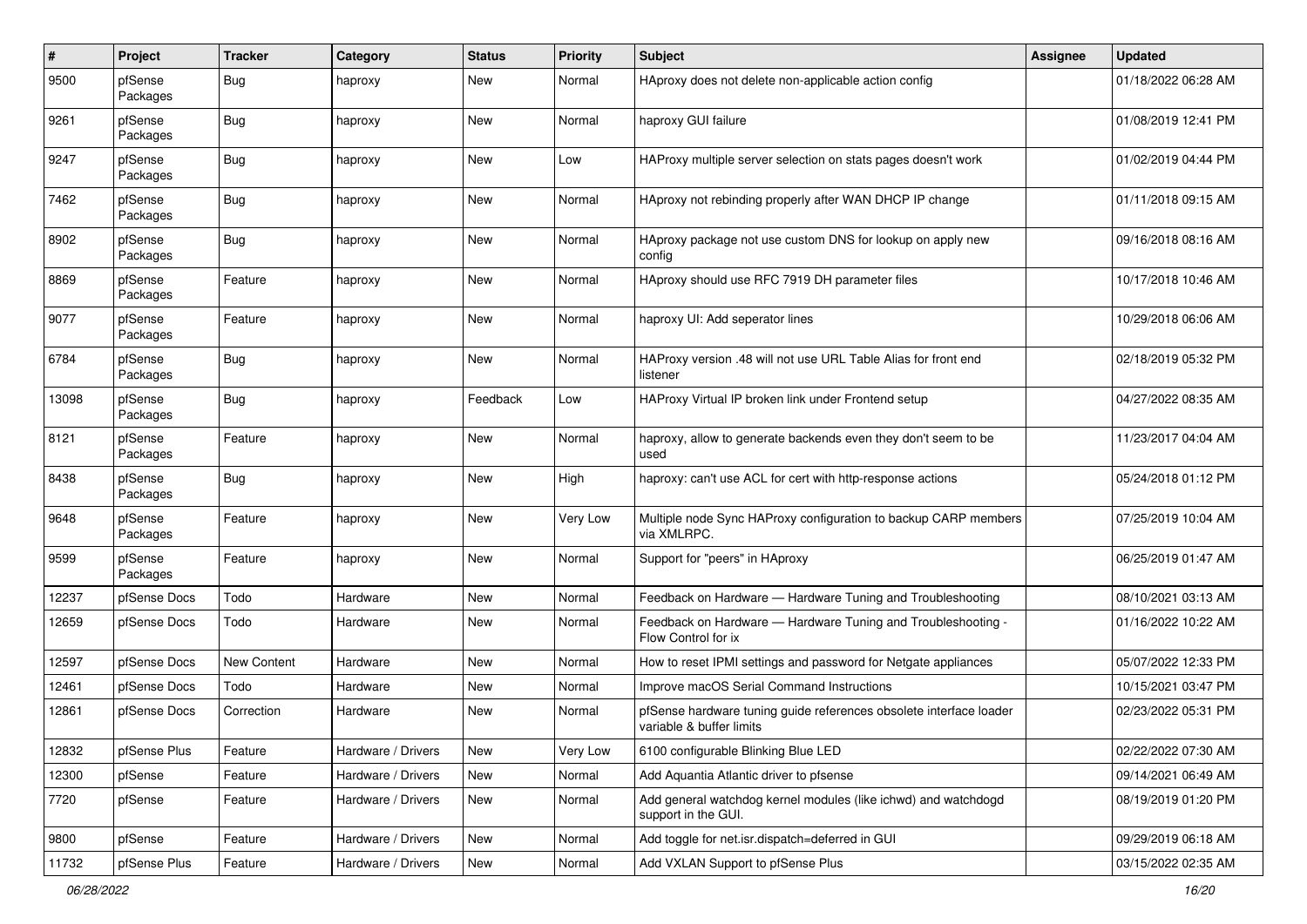| ∦     | Project      | <b>Tracker</b> | Category                 | <b>Status</b> | <b>Priority</b> | Subject                                                                                            | Assignee | <b>Updated</b>      |
|-------|--------------|----------------|--------------------------|---------------|-----------------|----------------------------------------------------------------------------------------------------|----------|---------------------|
| 11438 | pfSense      | Feature        | Hardware / Drivers       | New           | Low             | Allow multiple cryptographic accelerator modules to be loaded at the<br>same time                  |          | 02/18/2021 12:40 PM |
| 12534 | pfSense Plus | Feature        | Hardware / Drivers       | New           | Normal          | Generate a ISO Image for Remote Restore of pfSense Plus on the<br>XG-1537 and 1541 units with IPMI |          | 05/30/2022 10:28 AM |
| 12607 | pfSense Plus | Bug            | Hardware / Drivers       | <b>New</b>    | High            | Instability with Snort Inline with AWS Instances                                                   |          | 01/10/2022 09:03 PM |
| 12821 | pfSense      | Regression     | Hardware / Drivers       | Confirmed     | Normal          | Intel e1000 driver (em & igb) cannot pass VLAN0 tagged packets                                     |          | 06/05/2022 08:23 AM |
| 10805 | pfSense      | Feature        | Hardware / Drivers       | New           | Normal          | Intel QAT (QuickAssist) encryption support for PfSense                                             |          | 07/31/2020 03:13 PM |
| 10577 | pfSense      | Bug            | Hardware / Drivers       | Feedback      | Normal          | intel x553 (c3000 chipset) loading x520 driver                                                     |          | 05/28/2020 03:59 AM |
| 13003 | pfSense      | Bug            | Hardware / Drivers       | New           | Normal          | Malicious Driver Detection event on ixl driver                                                     |          | 06/25/2022 05:00 PM |
| 9094  | pfSense      | <b>Bug</b>     | Hardware / Drivers       | Assigned      | Normal          | MBT console settings are not forced to video console                                               |          | 11/07/2018 10:23 AM |
| 11731 | pfSense      | Bug            | Hardware / Drivers       | New           | Normal          | Missing support for Realtek USB NICs                                                               |          | 03/30/2021 04:32 AM |
| 11876 | pfSense      | Feature        | Hardware / Drivers       | New           | Normal          | OpenSSL does not use QAT acceleration on pfSense Plus<br>21.02-RELEASE-p1 or 21.05-DEVELOPMENT     |          | 05/03/2021 08:02 AM |
| 11770 | pfSense Plus | Bug            | Hardware / Drivers       | New           | Normal          | Pantech UML295 USB Modem No Longer Functional                                                      |          | 04/01/2021 11:28 AM |
| 13206 | pfSense Plus | <b>Bug</b>     | Hardware / Drivers       | New           | Normal          | SG-3100 LED GPIO hangs                                                                             |          | 06/11/2022 07:01 PM |
| 10584 | pfSense      | Bug            | Hardware / Drivers       | New           | Normal          | SG-3100 with M.2: shutdown instead of reboot                                                       |          | 07/21/2020 03:08 AM |
| 6574  | pfSense      | Feature        | Hardware / Drivers       | New           | Normal          | Support USB RNDIS network interfaces                                                               |          | 08/20/2019 08:46 AM |
| 10621 | pfSense      | Feature        | Hardware / Drivers       | Feedback      | Normal          | Update system.inc/system_identify_specific_platform() update to<br>accommodate AWS, Azure and GCP  |          | 06/02/2020 03:16 PM |
| 8474  | pfSense      | Feature        | <b>High Availability</b> | New           | Low             | Easier Conversion to HA Pair from Existing Non-HA Firewall                                         |          | 04/19/2018 11:52 PM |
| 12411 | pfSense Docs | Todo           | <b>High Availability</b> | New           | Normal          | Feedback on High Availability - pfSense XML-RPC Config Sync<br>Overview                            |          | 09/29/2021 10:39 AM |
| 11714 | pfSense Docs | New Content    | <b>High Availability</b> | New           | Normal          | Feedback on Troubleshooting - Troubleshooting High Availability<br><b>DHCP Failover</b>            |          | 03/21/2021 05:58 PM |
| 11739 | pfSense Docs | New Content    | <b>High Availability</b> | New           | Normal          | Manual Outbound NAT rules in HA setup                                                              |          | 07/09/2021 08:26 AM |
| 10732 | pfSense      | Feature        | <b>High Availability</b> | New           | Very Low        | Warning banner for secondary HA node                                                               |          | 12/23/2021 03:34 AM |
| 3862  | pfSense      | Feature        | <b>IGMP Proxy</b>        | New           | Normal          | Allow configuration of IGMP proxy's 'quickleave' parameter from the<br>web interface               |          | 04/05/2016 03:24 AM |
| 10150 | pfSense      | <b>Bug</b>     | <b>IGMP Proxy</b>        | New           | Normal          | IGMP Proxy does not scale to hundreds of streams                                                   |          | 01/03/2020 02:56 AM |
| 13276 | pfSense      | Bug            | <b>IGMP Proxy</b>        | New           | Normal          | IGMP Proxy Error Message for Logging Links to System Log Instead<br>of Routing Log                 |          | 06/16/2022 07:48 PM |
| 13277 | pfSense      | <b>Bug</b>     | <b>IGMP Proxy</b>        | New           | Normal          | IGMP Proxy webConfigurator Page Always Produces Error                                              |          | 06/16/2022 07:50 PM |
| 3382  | pfSense      | Bug            | <b>IGMP Proxy</b>        | New           | Normal          | IGMPPROXY fails with more than 32 interfaces                                                       |          | 07/12/2016 11:01 PM |
| 9338  | pfSense      | <b>Bug</b>     | <b>IGMP Proxy</b>        | New           | Normal          | igmpproxy ignoring downstream vlan interface                                                       |          | 02/22/2019 03:48 AM |
| 8711  | pfSense      | Bug            | <b>IGMP Proxy</b>        | New           | Normal          | igmpproxy with PPPoE Interfaces                                                                    |          | 07/28/2018 09:21 AM |
| 11954 | pfSense      | Feature        | <b>IGMP Proxy</b>        | New           | Normal          | Multicast limits                                                                                   |          | 05/25/2021 12:36 AM |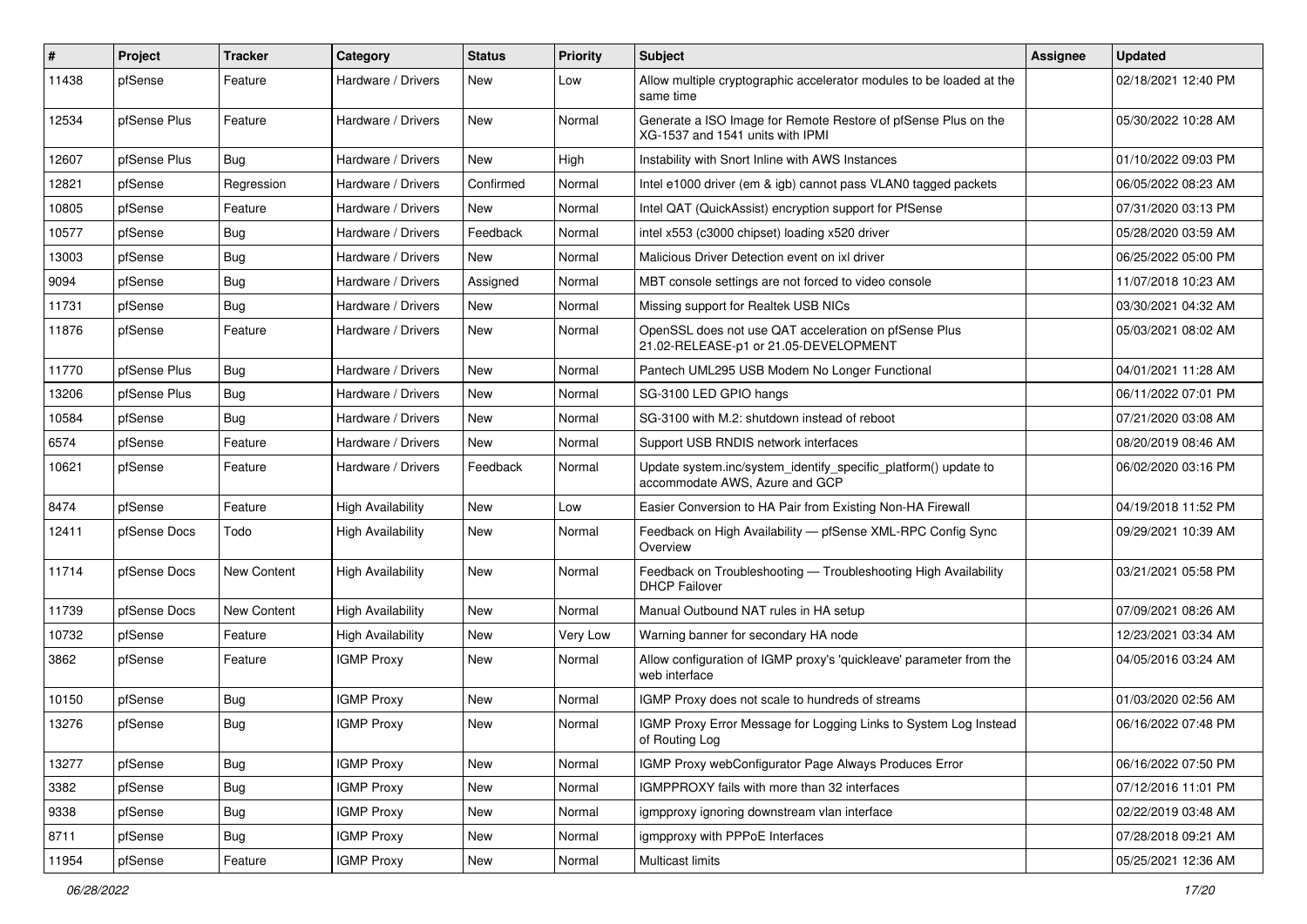| $\vert$ # | Project      | <b>Tracker</b> | Category          | <b>Status</b> | <b>Priority</b> | Subject                                                                                                                 | <b>Assignee</b> | <b>Updated</b>      |
|-----------|--------------|----------------|-------------------|---------------|-----------------|-------------------------------------------------------------------------------------------------------------------------|-----------------|---------------------|
| 11953     | pfSense      | <b>Bug</b>     | <b>IGMP Proxy</b> | New           | Normal          | XG-1541 crashes when igmpproxy is enabled and network interfaces<br>status change                                       |                 | 05/24/2021 04:55 PM |
| 6457      | pfSense      | Feature        | Installer         | New           | Normal          | Allow ability to configure AWS EC2 AMI via userdata                                                                     |                 | 09/21/2020 02:54 PM |
| 11363     | pfSense      | <b>Bug</b>     | Installer         | New           | Normal          | Clean Install 2.5.0 fails due to hardware incompability                                                                 |                 | 02/04/2021 11:06 AM |
| 8401      | pfSense      | Bug            | Installer         | New           | Normal          | Issues related to keys representing alphabetic characters specific to<br>Scandinavian languages and to some other keys. |                 | 03/30/2018 11:06 AM |
| 10690     | pfSense      | <b>Bug</b>     | Installer         | New           | Low             | Not possible to make UFS install on ZFS formatted drive                                                                 |                 | 04/21/2022 12:39 PM |
| 12813     | pfSense      | Feature        | Installer         | <b>New</b>    | Low             | Recover extra data in the installer                                                                                     |                 | 02/17/2022 07:52 AM |
| 12974     | pfSense Plus | Bug            | Installer         | New           | Normal          | Typing anything into 1100/2100 recovery installer causes process to<br>stop                                             |                 | 06/05/2022 04:10 PM |
| 12960     | pfSense      | <b>Bug</b>     | Installer         | New           | Normal          | VGA installer image defaults to serial console, serial console is<br>default in GUI settings                            |                 | 05/10/2022 03:19 PM |
| 7541      | pfSense      | Feature        | Installer         | New           | Normal          | ZFS Install, add hot spare option                                                                                       |                 | 08/14/2019 09:32 AM |
| 12367     | pfSense      | Todo           | Installer         | New           | Normal          | ZFS: Do not show memstick disk on target list                                                                           |                 | 09/13/2021 07:37 AM |
| 7730      | pfSense      | Bug            | Interfaces        | New           | High            | 2.3.4_1 greX: loop detected when hit save on filter rules or interfaces                                                 |                 | 07/27/2017 08:16 AM |
| 9585      | pfSense      | Bug            | Interfaces        | New           | Normal          | 6RD: Unable to reach hosts on within same 6rd-domain                                                                    |                 | 08/14/2019 02:39 PM |
| 5474      | pfSense      | Feature        | Interfaces        | New           | Normal          | Add 802.1x configuration to wired interfaces.                                                                           |                 | 03/16/2016 04:32 PM |
| 6038      | pfSense      | Feature        | Interfaces        | New           | Normal          | Add ability to configure which interface is chosen for defining<br>hostname IP in /etc/hosts                            |                 | 07/07/2017 09:56 AM |
| 7626      | pfSense      | Feature        | Interfaces        | <b>New</b>    | Normal          | Add IPoE support for WAN                                                                                                |                 | 01/01/2022 12:31 AM |
| 11056     | pfSense      | Feature        | Interfaces        | New           | Normal          | Add option to disable flow-control on interfaces in GUI                                                                 |                 | 11/11/2020 04:41 PM |
| 10223     | pfSense      | Feature        | Interfaces        | New           | Normal          | Add the ability to create additional loopback interfaces                                                                |                 | 12/15/2020 04:35 PM |
| 6796      | pfSense      | Feature        | Interfaces        | New           | Normal          | Allow hostnames as GRE and GIF endpoints                                                                                |                 | 08/13/2019 02:35 PM |
| 10890     | pfSense      | Feature        | Interfaces        | New           | Normal          | Allow multiple assigned interfaces to track status of a single switch<br>port                                           |                 | 09/14/2020 07:20 AM |
| 12504     | pfSense      | Bug            | Interfaces        | New           | Normal          | BCM57412 NetXtreme-E 10Gb RDMA Ethernet controller issue                                                                |                 | 11/05/2021 04:51 AM |
| 11139     | pfSense      | Documentation  | Interfaces        | New           | Normal          | <b>Bridges and VLANs</b>                                                                                                |                 | 12/07/2020 12:32 PM |
| 11169     | pfSense      | Feature        | Interfaces        | New           | Very Low        | Changing interface index order                                                                                          |                 | 12/17/2020 05:44 AM |
| 12926     | pfSense      | Bug            | Interfaces        | Feedback      | Normal          | Changing LAGG type on CARP interfaces makes VIPs go to an "init"<br>State                                               |                 | 03/10/2022 10:52 AM |
| 12183     | pfSense      | Regression     | Interfaces        | New           | Low             | Changing MAC address for PPP parent interface stopped working                                                           |                 | 04/20/2022 04:16 PM |
| 12539     | pfSense      | <b>Bug</b>     | Interfaces        | New           | Low             | Changing VLAN ID for LAN interface in assignments silently fails.                                                       |                 | 11/23/2021 04:12 AM |
| 9384      | pfSense      | <b>Bug</b>     | Interfaces        | Confirmed     | Normal          | devd putting "\$" before variable contents when using single quotes                                                     |                 | 04/21/2022 12:39 PM |
| 6845      | pfSense      | Feature        | Interfaces        | New           | Normal          | DHCP / DHCPv6 WAN client status page                                                                                    |                 | 08/19/2019 12:37 PM |
| 8526      | pfSense      | Bug            | Interfaces        | New           | Normal          | DHCP client ignores server replies when 802.1q tagging is used                                                          |                 | 08/14/2019 10:52 AM |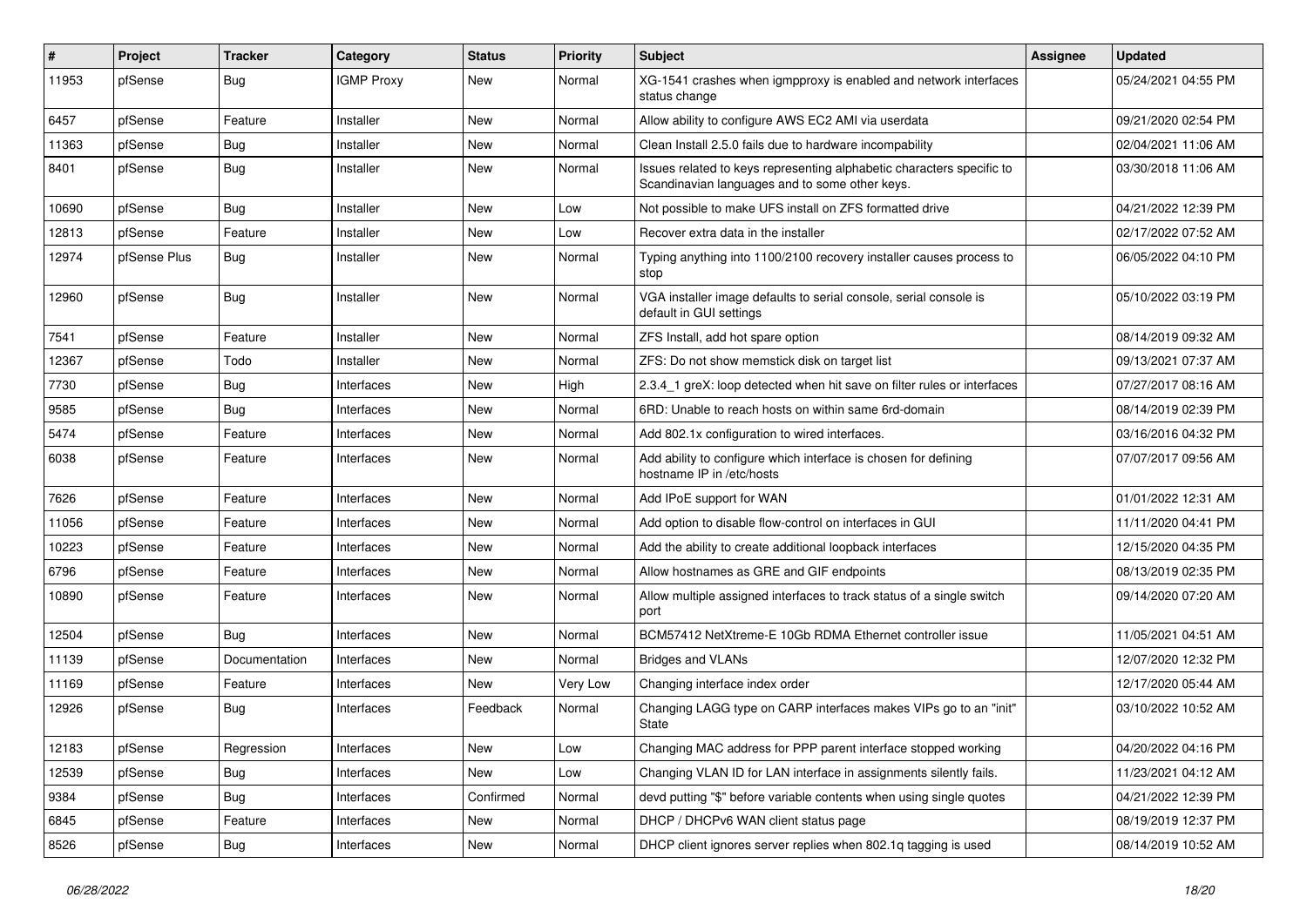| $\pmb{\sharp}$ | Project | <b>Tracker</b> | Category   | <b>Status</b>                 | <b>Priority</b> | Subject                                                                                                                                                                                         | <b>Assignee</b> | <b>Updated</b>      |
|----------------|---------|----------------|------------|-------------------------------|-----------------|-------------------------------------------------------------------------------------------------------------------------------------------------------------------------------------------------|-----------------|---------------------|
| 13279          | pfSense | <b>Bug</b>     | Interfaces | New                           | Normal          | DHCP config override affects Gateway installation.                                                                                                                                              |                 | 06/17/2022 07:25 AM |
| 8173           | pfSense | Feature        | Interfaces | New                           | Normal          | dhcp6c - RAW Options                                                                                                                                                                            |                 | 05/29/2022 05:34 PM |
| 8435           | pfSense | <b>Bug</b>     | Interfaces | New                           | Normal          | DHCPv6 unusable in certain circumstances (US AT&T Fiber, etc.)                                                                                                                                  |                 | 08/14/2019 10:52 AM |
| 8050           | pfSense | Bug            | Interfaces | New                           | High            | Enabling bridge while interfaces have link freezes console                                                                                                                                      |                 | 11/03/2017 04:38 PM |
| 9690           | pfSense | <b>Bug</b>     | Interfaces | New                           | Normal          | Ethernet flow control should be disabled by default                                                                                                                                             |                 | 08/19/2019 06:45 PM |
| 9241           | pfSense | <b>Bug</b>     | Interfaces | New                           | Normal          | Ethernet link cycles up/down if "auto-negotiate" is explicitly selected<br>in interface configuration                                                                                           |                 | 12/31/2018 08:36 PM |
| 11872          | pfSense | Bug            | Interfaces | <b>New</b>                    | Normal          | gif interfaces reporting incorrect traffic counters                                                                                                                                             |                 | 12/30/2021 04:00 AM |
| 5887           | pfSense | <b>Bug</b>     | Interfaces | Confirmed                     | Normal          | hardware_offloading_applyflags sets/unsets most values when<br>already set correctly                                                                                                            |                 | 07/06/2016 03:31 PM |
| 12176          | pfSense | Todo           | Interfaces | <b>Pull Request</b><br>Review | Normal          | Hide WireGuard interfaces on appropriate pages                                                                                                                                                  |                 | 08/11/2021 12:52 AM |
| 11243          | pfSense | Feature        | Interfaces | New                           | Normal          | individual pfctl snort2c tables per interface only blocking IPs for<br>specific interface when a rule triggers in snort/suricata                                                                |                 | 01/14/2021 03:02 PM |
| 8882           | pfSense | Bug            | Interfaces | Incomplete                    | Normal          | Interface assignments lost on reboot                                                                                                                                                            |                 | 02/17/2022 02:24 PM |
| 12746          | pfSense | Feature        | Interfaces | New                           | High            | IPoE feature for WAN interface                                                                                                                                                                  |                 | 02/01/2022 01:42 AM |
| 6289           | pfSense | Bug            | Interfaces | New                           | Normal          | IPv6 address not given to track6 interfaces on create                                                                                                                                           |                 | 12/30/2021 04:17 AM |
| 9837           | pfSense | <b>Bug</b>     | Interfaces | New                           | Very Low        | ipv6 is not completely disabled on the interfaces                                                                                                                                               |                 | 10/24/2019 01:16 AM |
| 8158           | pfSense | Bug            | Interfaces | New                           | High            | IPv6 Track Interface issue with more than one WAN-Gateway and a<br>number of internal interfaces at least track interface from one<br>interface does not work on regular base                   |                 | 12/03/2017 09:00 AM |
| 7040           | pfSense | Bug            | Interfaces | New                           | Normal          | Issue when disabling an interface                                                                                                                                                               |                 | 12/26/2016 02:56 AM |
| 11412          | pfSense | Bug            | Interfaces | New                           | Normal          | LLDPD Package Doesn't Work with Switchports                                                                                                                                                     |                 | 02/12/2021 08:12 PM |
| 9464           | pfSense | Feature        | Interfaces | New                           | Normal          | Marvell 6000 -- netgate hardware (e.g.: XG-7100, XG-3100) internal<br>switch LACP support                                                                                                       |                 | 04/08/2019 07:58 AM |
| 8113           | pfSense | <b>Bug</b>     | Interfaces | New                           | Normal          | MTU setting on bridge, openvpn clients ignored                                                                                                                                                  |                 | 12/31/2021 05:55 PM |
| 11657          | pfSense | Bug            | Interfaces | New                           | Normal          | netmap_ring_reinit error                                                                                                                                                                        |                 | 03/18/2021 10:32 PM |
| 6823           | pfSense | Bug            | Interfaces | New                           | Normal          | No connectivity after changing link state to UP                                                                                                                                                 |                 | 04/21/2022 12:39 PM |
| 11641          | pfSense | Bug            | Interfaces | New                           | Normal          | On xn based interfaces without the VLANMTU flag the first VLAN tag<br>defined does not follow the parent interface MTU settings. All<br>subsequent VLAN tags follow the parent interface's MTU. |                 | 03/09/2021 06:42 PM |
| 8520           | pfSense | Feature        | Interfaces | New                           | Normal          | Option to auto-renew DHCP on interface with an offline gateway or<br>marked as down                                                                                                             |                 | 07/20/2021 11:00 AM |
| 7430           | pfSense | Bug            | Interfaces | New                           | Normal          | pfsense-utils.inc - where is ipaddr configured() should account for<br>loopback interface                                                                                                       |                 | 08/13/2019 03:48 PM |
| 11430          | pfSense | <b>Bug</b>     | Interfaces | New                           | Normal          | PHP console spam after Assigning Interfaces                                                                                                                                                     |                 | 10/09/2021 10:37 AM |
| 10204          | pfSense | Feature        | Interfaces | New                           | Low             | Possible clarification of Track IPv6 Interface Subnet ID                                                                                                                                        |                 | 01/23/2020 01:04 PM |